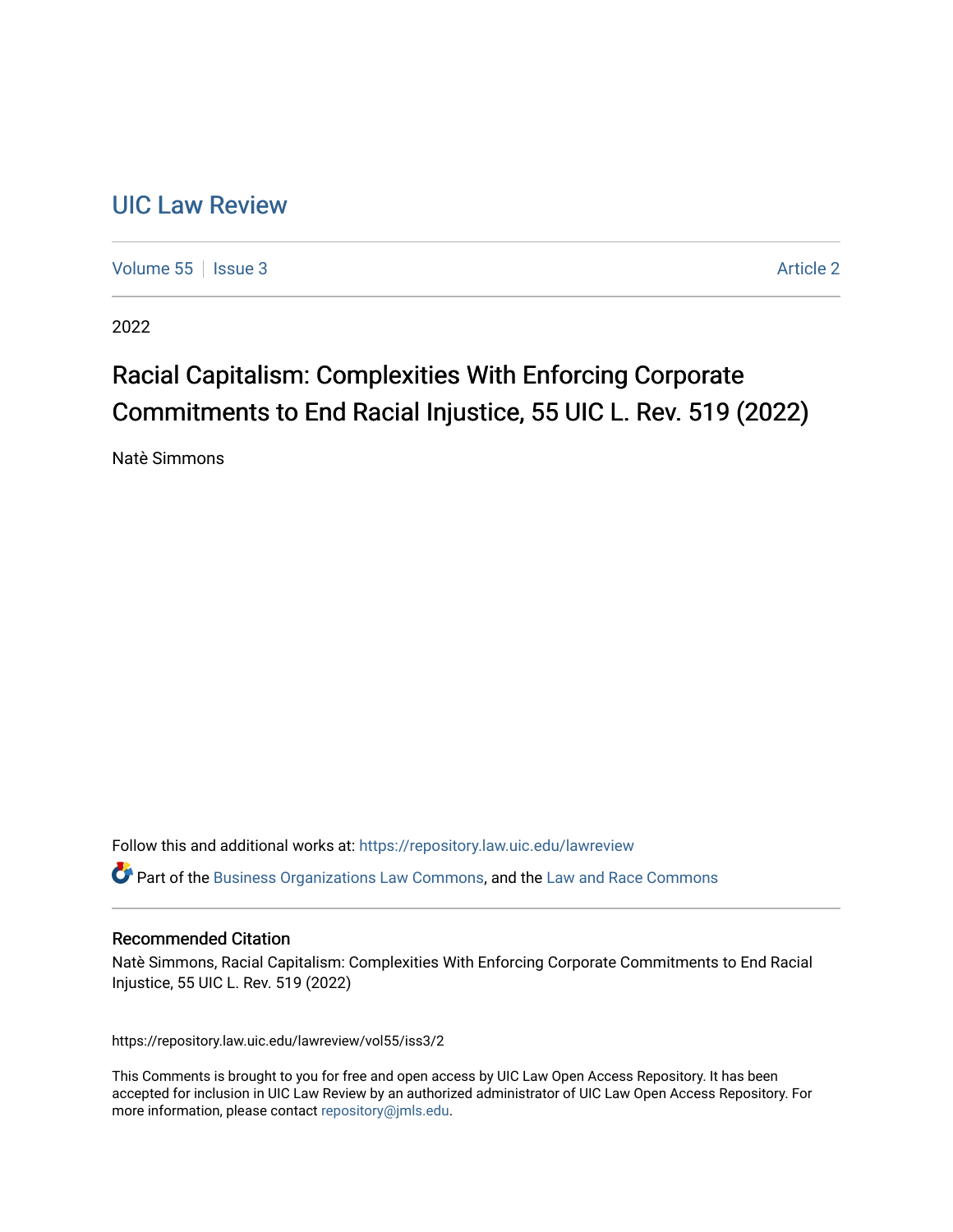## RACIAL CAPITALISM: COMPLEXITIES WITH ENFORCING CORPORATE COMMITMENTS TO END RACIAL INJUSTICE

#### NATÈ SIMMONS\*

| L    |              |                                                      |
|------|--------------|------------------------------------------------------|
| H.   |              |                                                      |
|      |              | A. Corporate Pronouncements Committing to Diversity, |
|      |              |                                                      |
|      | В.           | Colin Kaepernick's Protest for Racial Equality  525  |
|      |              |                                                      |
|      |              | D. Legislation on Diversifying Corporate Boards of   |
|      |              |                                                      |
|      |              |                                                      |
|      |              |                                                      |
| III. |              |                                                      |
|      |              | A. Pronouncements for Profit are a Form of Racial    |
|      |              |                                                      |
|      |              | B. Complexities with Legal Solutions for these       |
|      |              |                                                      |
|      |              |                                                      |
|      |              |                                                      |
|      | $\mathbf{B}$ |                                                      |
|      |              |                                                      |
|      |              |                                                      |
| V.   |              |                                                      |

#### I. INTRODUCTION

<span id="page-1-0"></span>Since May 2020, various corporations vowed to commit over \$1.7 billion to racial and social justice causes in response to worldwide protests over the death of George Floyd.<sup>1</sup> There is "nothing inherently problematic in encouraging racial diversity within" businesses, as this type of "diversity is a necessary prerequisite to improving racial relations in America." <sup>2</sup> The efforts of employers "to promote racial diversity should be celebrated, not disparaged." <sup>3</sup> However, concerns with "racial capitalism" are presented when corporations comprised of predominately white employees generate substantial profits based on diversity initiatives rooted in racial equality without an obligation for

<sup>\*</sup>Natè Simmons, Juris Doctor Candidate 2022, UIC School of Law. My intention for this article is to create conversations on the importance of successful execution and ongoing maintenance of corporate diversity initiatives. Racial equality cannot be resolved through a corporation's diversity initiative. However, these programs move America closer to the goal because of the economic and social value afforded to diverse communities.

<sup>1.</sup> Ralinda Harvey Smith, *Op-Ed: A year ago, U.S. businesses pledged to change in support of Black Lives Matter. How have they done?*, L.A. TIMES (June 24, 2013), www.latimes.com/opinion/story/2021-06-24/black-lives-matter-oneyear-later-amazon-equity-diversity-inclusion [perma.cc/84XG-AJFY].

<sup>2.</sup> Nancy Leong, *Racial Capitalism*, 126 HARV. L. REV. 2151, 2155 (2013). 3*. Id*.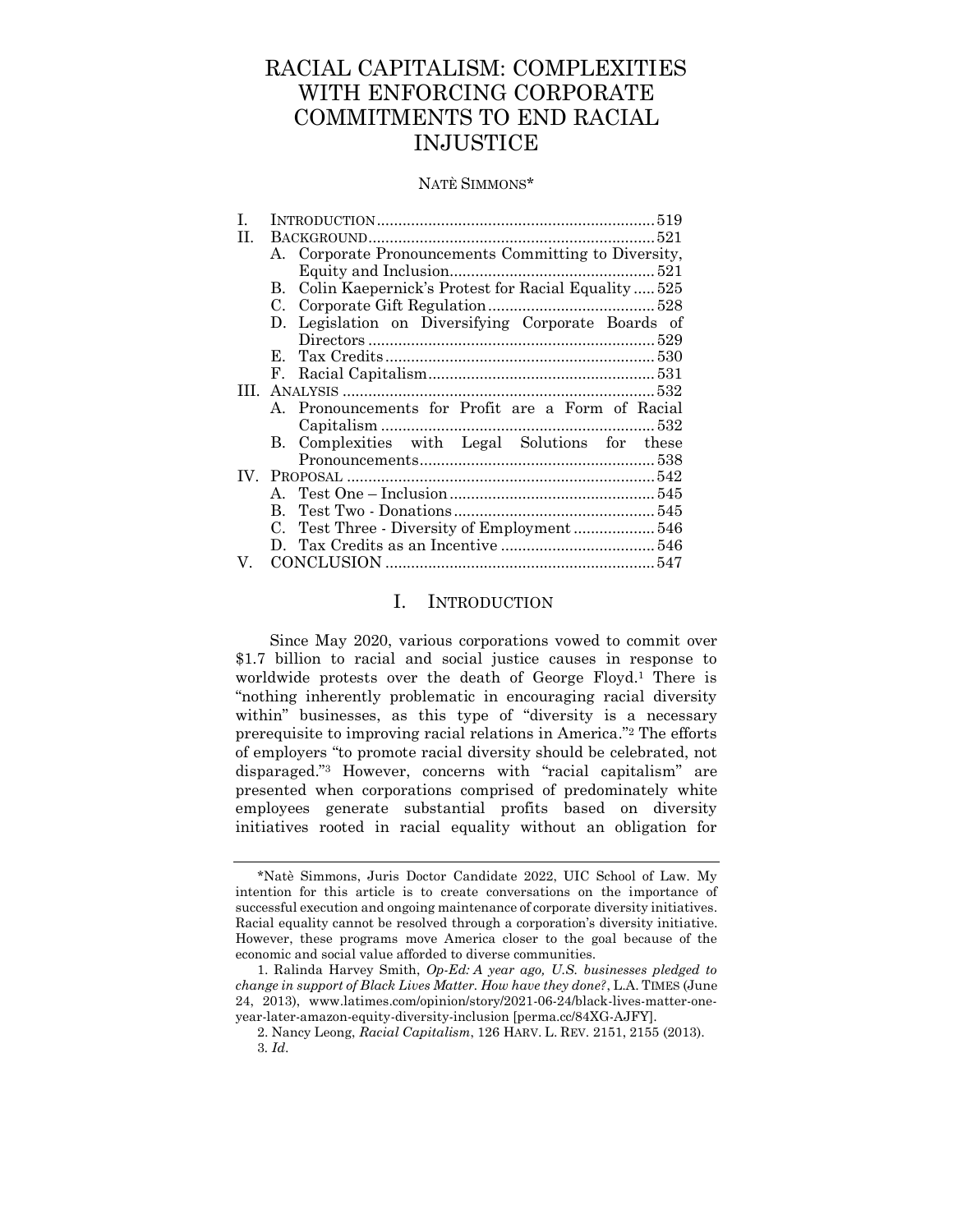execution.<sup>4</sup>

The term "racial capitalism" has been defined as "the process of deriving economic and social value from the racial identity of another person."<sup>5</sup> An example of racial capitalism would be a white politician with a predominately white campaign staff who recruits Blacks to place in visible positions after the release of a public opinion poll indicating the politician's lack of concern for the Black community. 6

In the wake of the death of George Floyd, an abundant number of companies pronounced their commitment to diversity, equity, and inclusion initiatives.<sup>7</sup> However, it can be argued that it is unjust enrichment<sup>8</sup> for companies to profit from campaigns geared toward Black people without fulfilling their promises to consumers. Legislators in California noticed that companies were falling short of their promises. <sup>9</sup> As a result, California was the first state to seek accountability by enacting a law that regulates racial capitalism.<sup>10</sup> The California law, Assembly Bill 979 ("AB 979"), found footing in its 2018 diversity legislation, Senate Bill 826 ("SB 826"), which

7. *Factbox*, *supra* note 1.

8*.* BRIAN A. BLUM, CONTRACTS EXAMPLES & EXPLANATIONS 271 (Vicki Been et al., 7th ed. 2017). Blum provides:

Unjust enrichment serves as an independent theory of liability in cases when no contract has come into existence, either because something went wrong or failed to happen in the process of formation, or because the parties simply did not attempt to make a contract. Yet they had some interaction that resulted in one party obtaining a gain from the other. In situations like this, there is no basis for contractual relief, but unjust enrichment permits restitutionary recovery.

#### *Id.*

9. *See Governor Newsom Signs Corporate Boardroom Diversity Law*, FOX40 NEWS (Sept. 30, 2020), www.fox40.com/news/california-connection/governornewsom-signs-corporate-boardroom-diversity-law/ [perma.cc/C4NH-W336] [hereinafter *Governor Newsom Signs*] (stating "[a]fter [George] Floyd's death, many corporations issued statements of support for diversity, but many haven't followed through.").

10. Michael D. Thomas & Amy P. Frenzen, *AB 979 Requires California-Based Publicly Held Corporations to Diversify Their Boards of Directors*, The Nat. L. Rev. (Oct. 1, 2020), www.natlawreview.com/article/ab-979-requirescalifornia-based-publicly-held-corporations-to-diversify-their [perma.cc/7H8L-Q4VH] (providing that "Assembly Bill [] 979 . . . requires publicly held corporations headquartered in California to diversify their boards of directors with directors from 'underrepresented communities'").

<sup>4</sup>*. Id*.

<sup>5.</sup> *Id.* at 2156.

<sup>6.</sup> *Id.* at 2153. Another example of racial capitalism would be a real estate company comprised of predominately white employees aggressively recruiting and hiring Blacks to demonstrate minority representation in response to numerous lawsuits alleging race discrimination, or the same real estate company purposely placing Blacks in their advertisement after being accused of discriminating against these individuals. *Id*.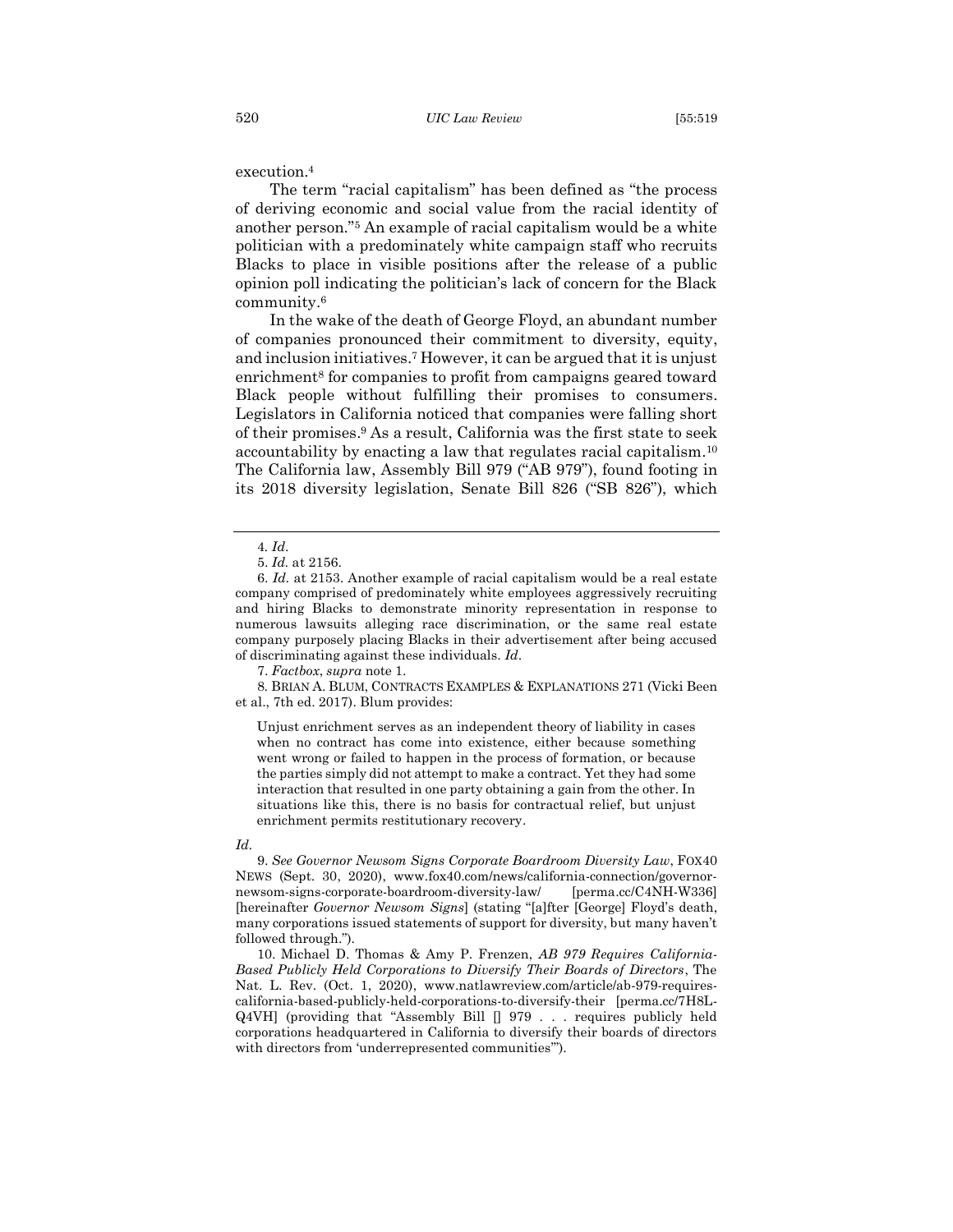required corporations incorporated in the state to "have at least one female director by 2019." 11

This Comment brings to light the importance of the execution of initiates pronounced by corporations committing to diversity, equity, and inclusion. Part II of this Comment will first examine events that led to corporate pronouncements committing to diversity, equity, and inclusion initiatives, discuss laws governing gifts, and introduce the concept of racial capitalism. Part III will analyze racial capitalism. Part III will demonstrate issues created by racial capitalism and the complexities involved in regulating racial capitalism. Finally, Part IV of this Comment will propose a tax credit as an incentive for businesses to fulfill their promise.

#### II. BACKGROUND

<span id="page-3-0"></span>Sudden corporate pronouncements committing to diversity, equity, and inclusion were exacerbated primarily by the death of George Floyd in the summer of 2020. First, this section will describe the death of George Floyd, the main event that led to corporate pronouncements. Next, this section will analyze Nike, PepsiCo, and the NFL's corporate pronouncements committing to diversity, equity, and inclusion. Specifically, this section will discuss Colin Kaepernick's protest for racial equality and his affiliation with the NFL and Nike. Corporate gift legislation and legislation on diversity will also be examined. Finally, racial capitalism will be introduced and defined.

## <span id="page-3-1"></span>*A. Corporate Pronouncements Committing to Diversity, Equity and Inclusion*

On May 25, 2020, George Floyd, a forty-six-year old Black man was killed by three Minneapolis police officers who, after arresting him for purchasing cigarettes with a counterfeit twenty-dollar bill, pinned him down until he was unconscious.<sup>12</sup> One of the officers, Derek Chauvin, held his knee to Mr. Floyd's neck for, as initially reported, eight minutes and forty-six seconds.<sup>13</sup> George Floyd's murder ignited global protests against racial injustice that endured months after his death. <sup>14</sup> Within weeks of these protests, over a

<sup>11.</sup> *Governor Newsom Signs*, *supra* note 9.

<sup>12.</sup> Evan Hill et al., *How George Floyd Was Killed in Police Custody,* N.Y. TIMES (May 31, 2020), www.nytimes.com/2020/05/31/us/george-floydinvestigation.html [perma.cc/Y3FZ-N4ED].

<sup>13.</sup> *Id*.

<sup>14.</sup> Elliot C. McLaughlin, *How George Floyd's Death Ignited Racial Reckoning That Shows No Signs of Slowing Down*, CNN (Aug. 9, 2020), www.cnn.com/2020/08/09/us/george-floyd-protests-different-why/index.html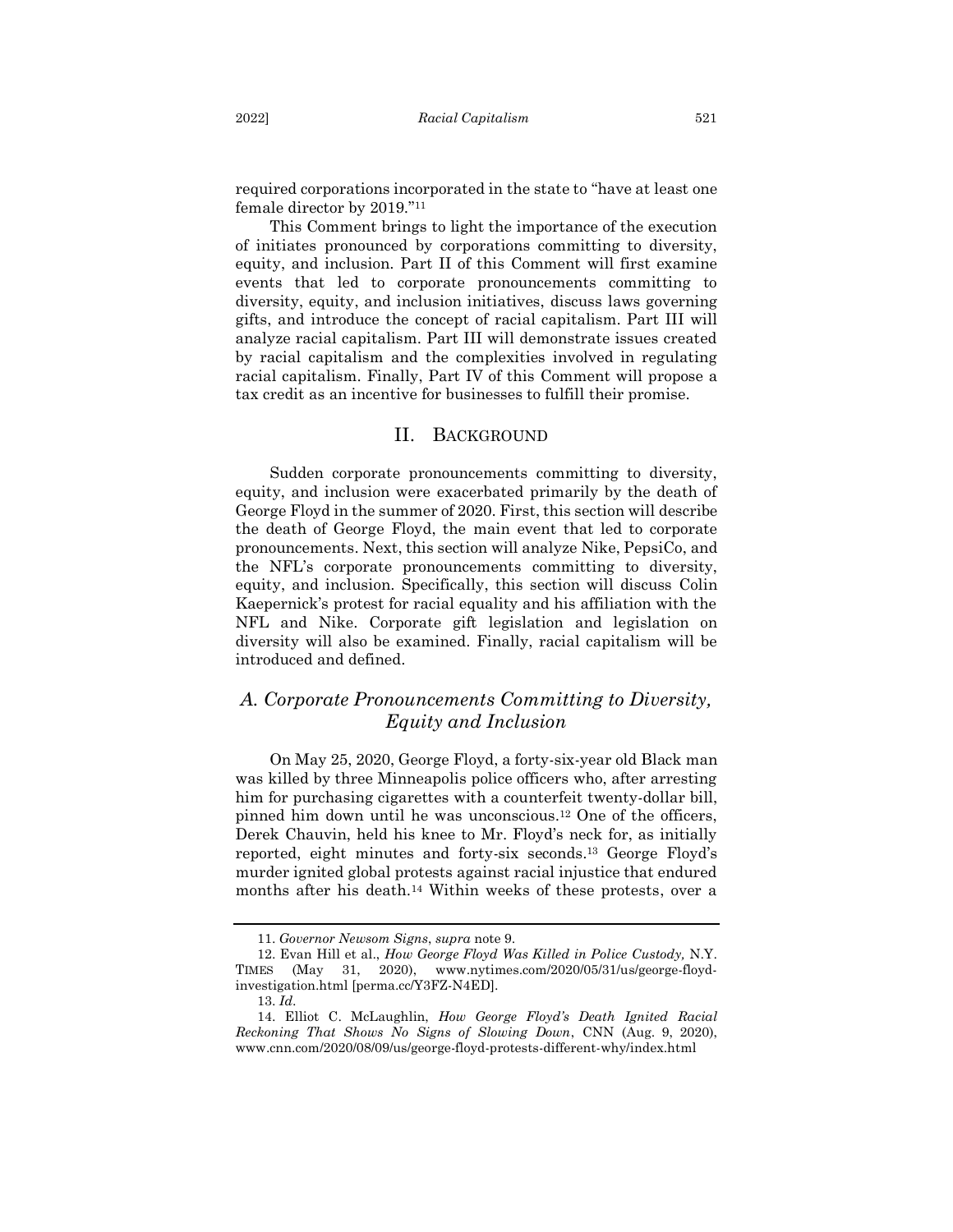hundred companies took to social media, with each posting statements "denouncing discrimination and professing their commitment to racial justice."<sup>15</sup>

Among the companies making pronouncements were Nike, PepsiCo, and the NFL. Nike initially announced a four-year plan committing \$40 million to support Black communities by "invest[ing] in and support[ing] organizations focused on social justice, education and economic empowerment to address racial inequality."<sup>16</sup> Nike committed to providing a \$1 million grant to the National Association for the Advancement of Colored People ("NAACP") Empowerment Programs, NAACP Legal Defense and Education Fund, Inc. ("LDF") and Black Girls CODE.<sup>17</sup> These are all "national organizations dedicated to ending systemic racism." 18 Nike later increased its commitment to provide \$1 billion to diverse suppliers, \$125 million to organizations that address racial inequality, and \$10 million to Historically Black Colleges and Universities and Hispanic-Serving Institutions. <sup>19</sup> Craig Williams, the current Black president of the Jordan brand, was designated to execute this initiative.<sup>20</sup>

PepsiCo announced a commitment of more than "\$400 million over the next five years to address issues of inequality and create opportunity," which includes increasing its Black managerial population to ten percent, expanding recruitment efforts with Historically Black Universities, scholarship support, as well as

<sup>[</sup>perma.cc/TBS6-KQ4H].

<sup>15.</sup> Tracy Jan et al., *As Big Corporations Say 'Black Lives Matter,' Their Track Records Raise Skepticism*, WASH. POST (June 13, 2020), www.washingtonpost.com/business/2020/06/13/after-years-marginalizingblack-employees-customers-corporate-america-says-black-lives-matter/ [perma.cc/G8U7-Q97V].

<sup>16.</sup> *Nike, Inc. Announces Initial Partners for \$40 Million, Four-Year Commitment to Fight Systemic Racism*, NIKE NEWS (July 29, 2020), www.news.nike.com/news/nike-inc-announces-initial-partners-for-40-millionfour-year-commitment-to-fight-systemic-racism [perma.cc/S67S-X2KH] [hereinafter *Nike, Inc. Announces*]; *see NIKE, Inc. Statement on Commitment to the Black Community*, NIKE NEWS, news.nike.com/news/nike-commitment-toblack-community [perma.cc/N5RL-H5HJ] [hereinafter *NIKE, Inc. Statement on Commitment*] (stating Nike's commitment to "investing in and supporting organizations that put social justice, education and addressing racial inequality in America at the center of their work").

<sup>17.</sup> *Nike, Inc. Announces*, *supra* note 16.

<sup>18.</sup> *Id*.

<sup>19.</sup> *Breaking Barriers: FY21 Nike, Inc. Impact Report Executive Summary*, NIKE 1, 9, 11, www.purpose-cms-preprod01.s3.amazonaws.com/wpcontent/uploads/2022/03/10052454/FY21-NIKE-Impact-Report\_Executive-Summary-3.pdf [perma.cc/9UHU-B796] (last visited Apr. 6, 2022).

<sup>20.</sup> Lauren Thomas, *Read Nike CEO John Donahoe's Note to Employees on Racism: We Must 'Get Our Own House in Order*', CNBC (June 5, 2020), www.cnbc.com/2020/06/05/nike-ceo-note-to-workers-on-racism-must-get-ourown-house-in-order.html [perma.cc/YWX9-8D6A].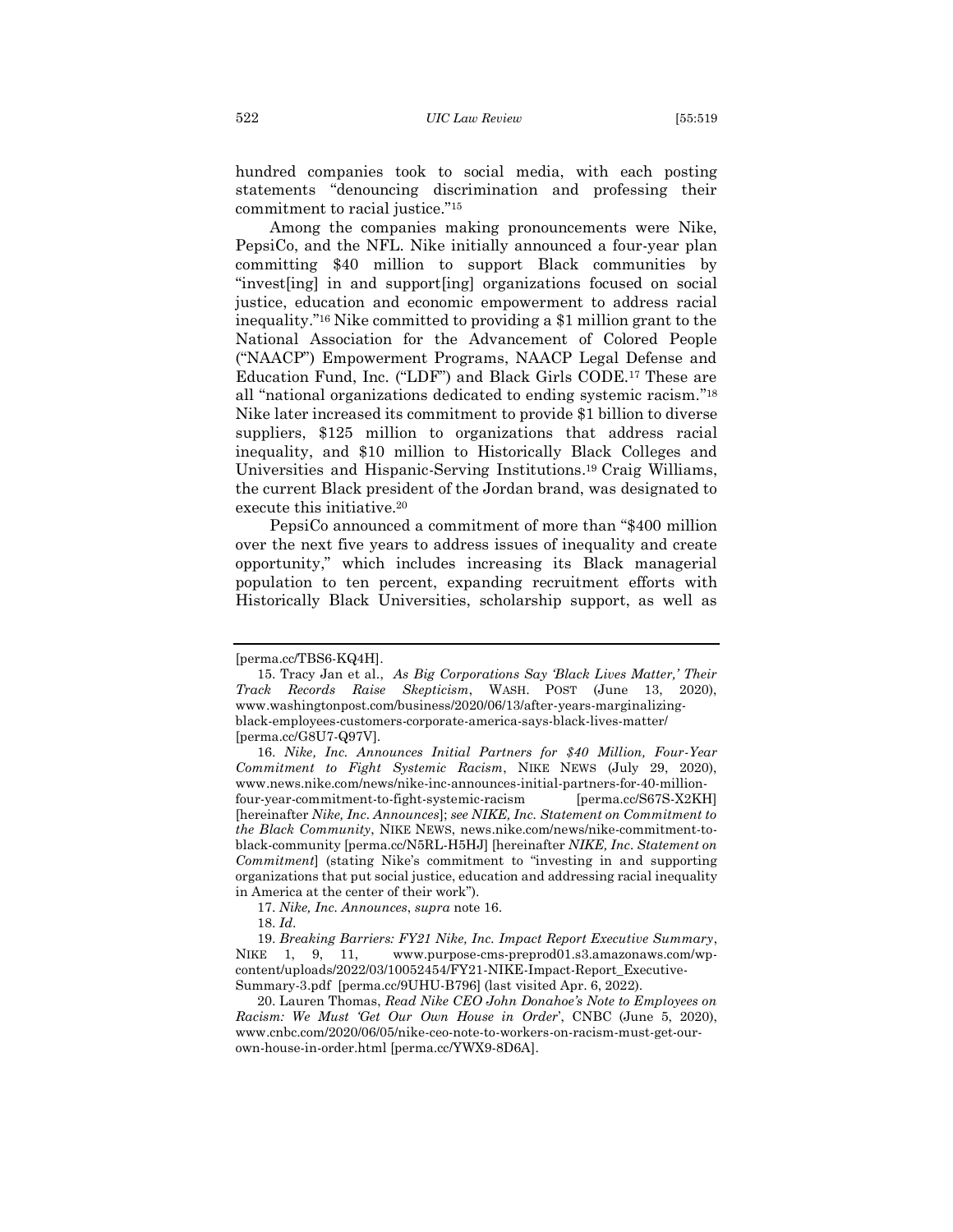focusing on internal mentoring and unconscious bias training.<sup>21</sup> PepsiCo has also pledged \$50 million towards supporting Blackowned businesses and doubling its spending with Black-owned suppliers as well as \$20 million towards community programs addressing systemic racism.<sup>22</sup> In addition, PepsiCo's brand Gatorade pledged "\$500,000 to four organizations, including Black Lives Matter, NAACP, American Civil Liberties Union [("ACLU")] and Know Your Rights Camp," <sup>23</sup> an organization formed by Colin

22. *Id*.

23. Doug Stanglin, *Fact check: PepsiCo Pledges \$400M to Supporting Social Programs in Black Communities*, USA TODAY (Aug. 28, 2020), www.usatoday.com/story/news/factcheck/2020/08/28/fact-check-pepsicopledges-400-m-black-communities-programs/5633745002/ [perma.cc/Y64B-

<sup>21.</sup> *Pepsico's Racial Equality Journey Black Initiative*, PEPSICO, www.pepsico.com/racial-equality-journey [hereinafter *Pepsico's Racial Equality Journey*](last visited Apr. 15, 2020). With a total investment of "more than \$400 million over [five] years," PepsiCo committed to (1) expanding its Black managerial population "to [ten percent] of our workforce by 2025 . . . through internal development and recruitment." *Id.* PepsiCo promised to "add more than 250 Black associates to managerial roles by 2025, including adding a minimum of [one hundred] Black associates to our executive ranks;" (2) accelerate "recruitment efforts with Historically Black Colleges and Universities and increas[e] partnerships with diverse organizations at our core schools;" (3) "activat[e] associates to help drive ongoing change in our organization, with a focus on internal mentoring, coaching, and continuous development;" (4) "mandat[e] company-wide unconscious bias training, followed by continued training aimed at reducing biases in the workplaces." *Id.*  Specifically in the business context, PepsiCo pledged to (5) "more than doubl[e] our spending with Black-owned suppliers" by "expanding the supplier pipeline through advocacy and outreach; and building supplier capability targeting growth access services, agriculture, sustainable packaging and operations;" (6) use its "buying power to create more jobs for Black creators at our marketing agencies and make them part of our content development – we will implement a Creative Agency Diversity Policy modeled on our existing policy for the selection of legal services, including an annual audit;"(7) support "Black-Owned resturants as part of our Small Business Program, including mentoring, management training and helping obtain financing;" (8) invest "\$50 million over five years to strengthen local Black-owned businesses." *Id.* PepsiCo additionally promised an incremental investment of \$20 million over five years to communities by (9) "establishing scholarship support for students transitioning from [two]-year to [four]-year programs and scaling our existing efforts to support trade/certificate and academic [two]-year degrees through community colleges for 400 Black students per year – these funds will also provide wraparound support, including money for books, transportation, housing and more;" (10) "accelerating our support for social programs that impact Black communities" by "delivering \$6.5 million in community impact grants . . . investing \$1 million to replicate our holistic community support program . . . expanding our Food for Good initiative providing jobs and access to nutrition to more Black communities . . . increasing our contribution to the NAACP [LDF] to support . . . social justice;" and (11) invest "\$5 million to launch a Community Leader Fellowship program for Black non-profit CEOs" and "provide grants to participants' organizations, executive education, and connections to PepsiCo leaders and partners." *Id.*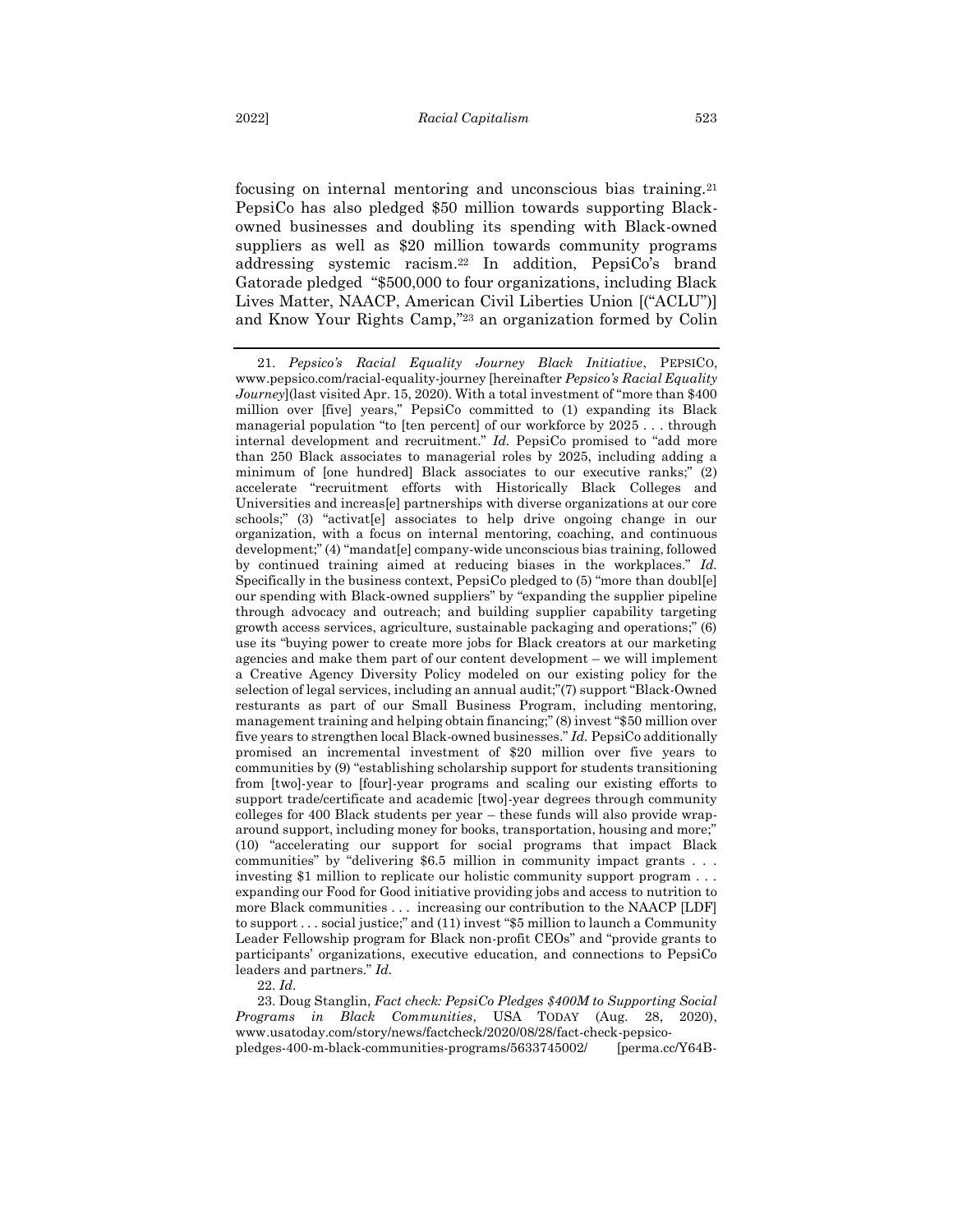Kaepernick, a former NFL "quarterback-turned-social justice activist"<sup>24</sup> who was blacklisted from the NFL after peaceful protests against racial injustice. 25

The NFL pledged \$250 million to fight racism over the next ten years, including \$44 million donated to social justice programs in 2019<sup>26</sup> after Colin Kaepernick lost his NFL career as a result of his public support for the protests.<sup>27</sup> In an effort to broaden the social justice efforts of its Inspire Change organization, the NFL partnered with Shawn "Jay-Z" Carter, a well-known rapper and businessman.<sup>28</sup> The organizations the NFL has already donated to

24. Gary Peterson, *Nike Rakes in \$3 Billion After Colin Kaepernick Calls Foul on Shoe*, DENVER POST (July 6, 2019), www.denverpost.com/2019/07/06/nike-3-billion-colin-kaepernick-shoe/.

26. *See* Judy Battista, *NFL Commits \$250M Over 10-Year Period to Combat Systemic Racism*, NFL NEWS (June 11, 2020), www.nfl.com/news/nfl-commits-250m-over-10-year-period-to-combat-systemic-racism [perma.cc/U2UL-RHTH] (providing that

[t]he NFL, which first began a social justice program after players protested police brutality and racial injustice several years ago, announced . . . it will commit a quarter of a billion dollars over [ten] years . . . to combat systemic racism and support the battle against injustices faced by African Americans).

27. *See* Guerrero, *supra* note 25 (stating Kaepernick played his last game on January 1, 2017, just a few months after he protested by kneeling during the national anthem).

28. *Jay-Z's Roc Nation Entering Partnership with NFL*, NFL (Aug. 13, 2019), www.nfl.com/news/jay-z-s-roc-nation-entering-partnership-with-nfl-0ap3000001041162 [perma.cc/9BDW-62WW]. The NFL's news outlet provided:

As a part of the agreement, Roc Nation will advise on the selection of artist for major NFL performances like the Super Bowl. A major component of the partnership will be to nurture and strengthen community through football and music, including through the NFL's Inspire Change initiative.

The NFL formally launched the Inspire Change initiative in early 2019, after more than two years of work with NFL players, with the goal of creating positive change in communities across the country. Through this initiative, the NFL teams and the league office work with the Players Coalition and other NFL players to support programs and initiatives that reduce barriers to opportunity, with a focus on three priority areas: education and economic advancement; police and community relations; and criminal justice reform.

CMZ7].

<sup>25.</sup> *See* Juan Carlos Guerrero, *TIMELINE: Colin Kaepernick's Journey From San Francisco 49ers Star to Kneeling to Protest Racial Injustice*, ABC NEWS (Aug. 29, 2020), www.abc7news.com/colin-kaepernick-kneeling-whendid-first-kneel-date-what-does-do-now/4147237/ (explaining that in March 2017, "[e]ven though he is a free agent, Kaepernick is not signed by any NFL team during the off-season").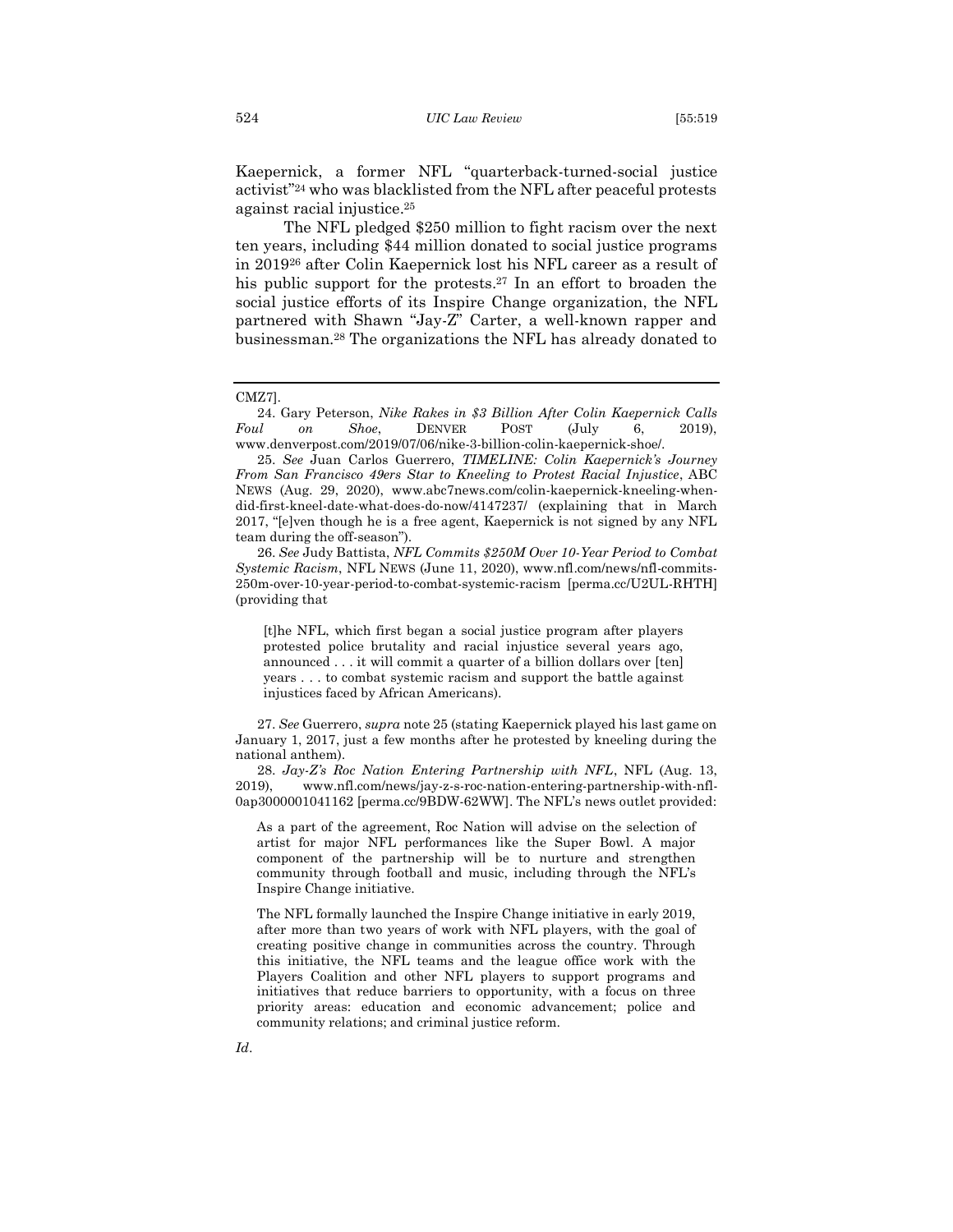are the Alabama Appleseed Center for Law and Justice, the Anti-Recidivism Coalition, the National Urban League, Big Brothers Big Sisters of America, and the United Negro College Fund.<sup>29</sup> These organizations are dedicated to criminal justice reform and ending systemic racism.<sup>30</sup> Despite Kaepernick not being offered a position with an NFL team, the NFL praised Kaepernick within its pronouncement indicating "[w]e wouldn't be where we are today without the work of Colin" and offered to collaborate with Kaepernick on his social justice initiatives. <sup>31</sup> Though once ostracized for his protest on racial inequality, the NFL welcomed Kaepernick back into the spotlight only after the death of George Floyd and the popularization of corporate diversity initiatives.

#### <span id="page-7-0"></span>*B. Colin Kaepernick's Protest for Racial Equality*

Colin Kaepernick played as a quarterback for the San Francisco 49ers' at the time he began his peaceful protests against police brutality and racial inequality in America by refusing to stand up during the national anthem at the start of each game.<sup>32</sup> Rather, he chose to kneel in an effort to support his cause while still displaying respect.<sup>33</sup> He began his protests during the 2016 preseason and continued<sup>34</sup> until he opted out of his contract with the San Francisco 49ers' in March 2017 and became a free agent. 35 Kaepernick's protests were in response to the unjust deaths of Blacks by police officers and systemic racial oppression in the United States. <sup>36</sup> Kaepernick explained, "I am not going to stand up to show pride in a flag for a country that oppresses Black people and people of color."<sup>37</sup>

Kaepernick is one of the most influential social activists and civil rights entrepreneurs in sports history. <sup>38</sup> He was the most

37. *Id*.

<sup>29.</sup> Battista, *supra* note 26.

<sup>30.</sup> *Id*.

<sup>31.</sup> *Id*.

<sup>32.</sup> Analis Bailey, *On This Day Four Years Ago, Colin Kaepernick Began His Peaceful Protests During the National Anthem*, USA TODAY (Aug. 26, 2020), www.usatoday.com/story/sports/nfl/2020/08/26/colin-kaepernick-startedprotesting-day-2016/3440690001/ [perma.cc/9ZH7-B7SW].

<sup>33.</sup> *Id*.

<sup>34.</sup> *Id*.

<sup>35.</sup> Will Brinson, *The 49ers Would've Cut Colin Kaepernick if He Hadn't Opted Out of His Contract*, CBS SPORTS (May 31, 2017), www.cbssports.com/nfl/news/the-49ers-wouldve-cut-colin-kaepernick-if-hehadnt-opted-out-of-his-contract/ [perma.cc/TNX3-YACD].

<sup>36.</sup> Bailey, *supra* note 32.

<sup>38.</sup> *See* Julie Creswell et al., *Nike Nearly Dropped Colin Kaepernick Before Embracing Him*, N.Y. TIMES (Sept. 26, 2018), www.nytimes.com/2018/09/26/sports/nike-colin-kaepernick.html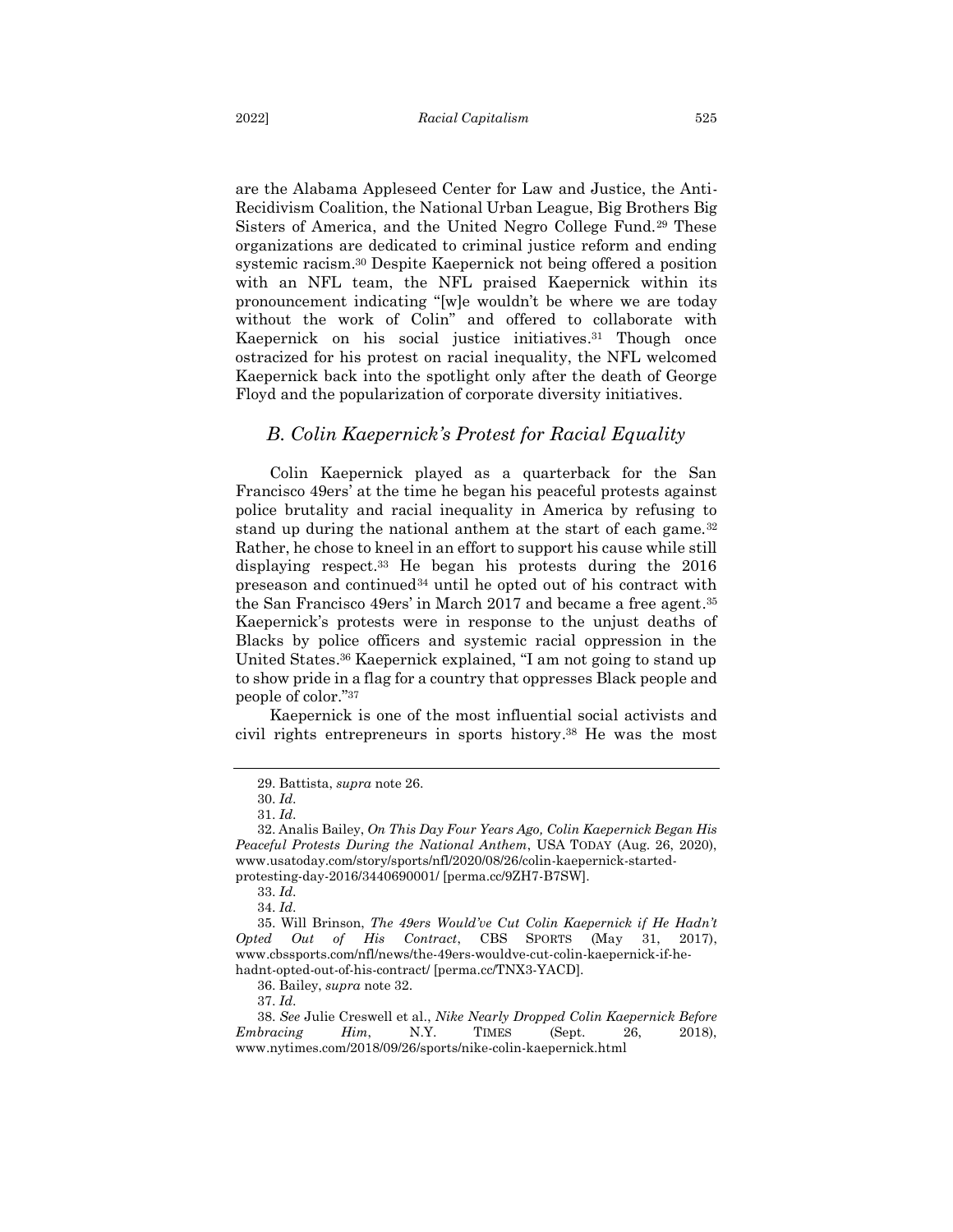befitting to date to receive the Sport's Illustrated Muhammad Ali Legacy Award ("Muhammad Ali Award") in 2017 for his commitment against racial inequality, police brutality, high incarceration rates among Blacks and people of color, and social injustice in America. <sup>39</sup> Kaepernick approached this cause with such dedication that he sacrificed his career fighting for the greater good of Blacks and people of color.40 The Muhammed Ali Award is reserved only for those who "embod[y] the ideals of sportsmanship, leadership and philanthropy and have used sports as a platform for changing the world."<sup>41</sup> Kaepernick was also honored by the ACLU of Southern California with the Eason Monroe Courageous Advocate Award for his dedication to racial equality.<sup>42</sup>

Kaepernick's protests captured the attention of "former President Barack Obama, NFL Commissioner Roger Goodell and [former] President Donald Trump." <sup>43</sup> In September 2017, former President Trump called for Kaepernick's resignation claiming that his kneeling in protest of racial inequality during the national anthem disrespected the American flag.<sup>44</sup> Though Kaepernick is talented and was "fifth in NFL history in touchdown-to-interception ratio,"<sup>45</sup> he was not resigned to the league because it was predicted that his signing team would lose "[twenty percent] of their season tickets holders" as a result of his activism on the field. 46

In October 2017, Kaepernick "filed a grievance against the NFL," alleging that team owners were plotting to prevent him from playing in the NFL. <sup>47</sup> The NFL's request to dismiss the allegations

43. Bailey, *supra* note 32.

<sup>[</sup>perma.cc/NN5L-936B] (explaining that the Nike's advertising campaign "sent Kaepernick into a new realm of celebrity").

<sup>39.</sup> *See* Michael Rosenberg, *Colin Kaepernick Is Recipient of 2017 Sports Illustrated Muhammad Ali Legacy Award*, SPORTS ILLUSTRATED (Nov. 30, 2017), www.si.com/sportsperson/2017/11/30/colin-kaepernick-muhammad-alilegacy-award [perma.cc/L2MP-6RNK] (explaining Muhammad Ali and Kaepernick "both sacrificed for the greater good at a time when many Americans could not see it was greater good").

<sup>40.</sup> *See id*. (stating Kaepernick's protests "cost him at least a year of his NFL career").

<sup>41.</sup> *Id*.

<sup>42.</sup> Jill Martin, *Colin Kaepernick Honored with ACLU Award*, CNN (Dec. 4, 2017), www.cnn.com/2017/12/04/sport/colin-kaepernick-honored-with-acluaward/index.html [perma.cc/7E65-KKM9].

<sup>44.</sup> *Trump Says NFL Should Fire Players Who Kneel During Anthem,* NBC SPORTS (Sept. 22, 2017), www.nbcsports.com/boston/new-englandpatriots/trump-says-nfl-should-fire-players-who-kneel-during-anthem [perma.cc/S7HE-7VWQ].

<sup>45.</sup> Rosenberg, *supra* note 39.

<sup>46.</sup> Joe Lockhart, *Now is the Moment to Sign Colin Kaepernick*, CNN (May 30, 2020), www.cnn.com/2020/05/29/opinions/now-is-the-moment-to-sign-colinkaepernick-lockhart/index.html [perma.cc/CL2U-F248].

<sup>47.</sup> Guerrero, *supra* note 25.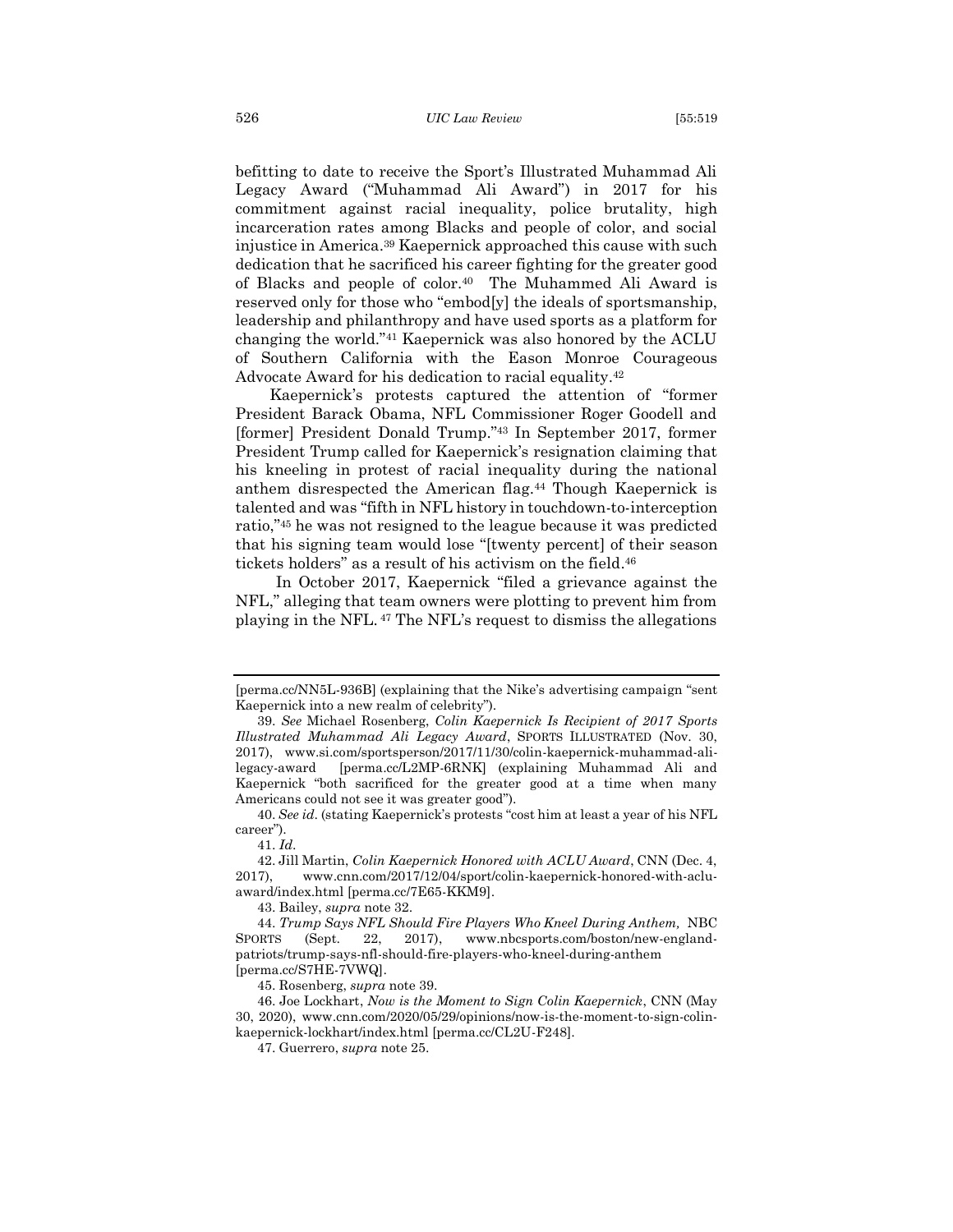was denied by the arbitrator, <sup>48</sup> and in early 2019 the NFL settled with Kaepernick. <sup>49</sup> Though the amount of his settlement with the NFL was not disclosed, it is believed to be "roughly \$6 million."<sup>50</sup> Despite the NFL's newfound public commitment to fighting racial inequality and Kaepernick's outstanding abilities as an athlete, Colin Kaepernick was never resigned to an NFL team.<sup>51</sup>

In the summer of 2017, Nike was on the verge of terminating its sponsorship with Kaepernick in fear of disrupting its partnership with the NFL. <sup>52</sup> However, after conducting research and persuasion from its trusted advertising firm, Nike decided it "made good business sense" to use Kaepernick as the face of its "Just Do It" thirtieth anniversary campaign.<sup>53</sup> The 2018 campaign launched with an ad featuring a close-up of Kaepernick's face, the Nike swoosh logo, and the words "Believe in something. Even if it means sacrificing everything." <sup>54</sup> Nike's decision to feature Kaepernick for this campaign turned out to be extremely profitable – it created about \$163 million in media exposure and Nike's market value increased by \$6 billion shortly after the Kaepernick ad aired. 55

Though Nike profited significantly from its affiliation with Kaepernick's protest for racial injustice,<sup>56</sup> this collaboration gave Kaepernick a bigger platform and raised his profile as an advocate for civil rights. <sup>57</sup> The protests for racial justice, which prompted the corporate pronouncements, highlighted the need for racial equality in America during a time when President Trump was promoting division among races. <sup>58</sup> Nike took a courageous step on the outside

kneeling-nfl-protests.html [perma.cc/ZJ38-FH58].

50. *Id.*

52. Creswell, *supra* note 38.

53. *Id*.

54. *Id*.

55. Angelica LaVito, *Nike's Colin Kaepernick Ads Created \$163.5 Million in Buzz Since it Began – and it's Not All Bad*, CNBC (Sept. 6, 2018), www.cnbc.com/2018/09/06/nikes-colin-kaepernick-ad-created-163point5-

million-in-media-exposure.html. [perma.cc/M3LY-8CQN]; Renae Reints, *Colin Kaepernick Pushes Nike's Market Value Up \$6 Billion, to an All-Time High*, FORTUNE (Sept. 23, 2018), www.fortune.com/2018/09/23/nike-market-valuecolin-kaepernick-ad/ [perma.cc/TSM7-FP98].

56. LaVito , *supra* note 55.

57. Creswell, *supra* note 38 (explaining Nike is a "vehicle for Kaepernick to raise his own profile as a sort of civil rights entrepreneur unlike anyone before has, certainly in sports").

58. Maeve Reston, *While America Mourns John Lewis, Trump Continues to Divide the Nation*, CNN (July 19, 2020), www.cnn.com/2020/07/19/politics/us-

<sup>48.</sup> *Id*.

<sup>49.</sup> Kurt Streeter, *Kneeling, Fiercely Debated in the N.F.L., Resonates in Protests*, N.Y. TIMES (June 5, 2020), www.nytimes.com/2020/06/05/sports/football/george-floyd-kaepernick-

<sup>51.</sup> Lockhart, *supra* note 46.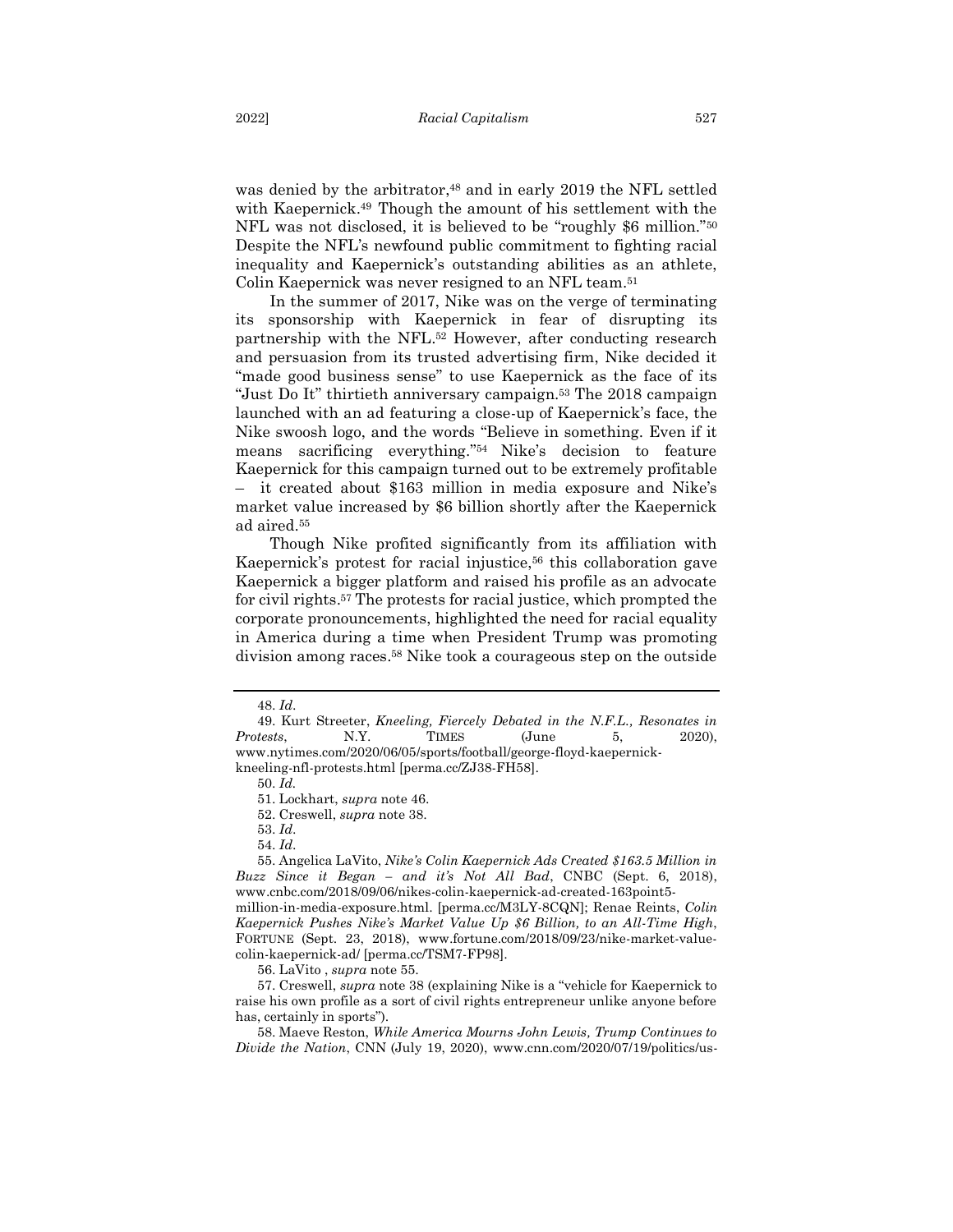of its organization by taking the opposite stance of its NFL partner and Nike's consumer base followed in stride understanding the importance of the fight for oppressed Blacks and people of color in America.

Nike's 2020 pronouncement for diversity, equity, and inclusion is aligned with Colin Kaepernick's fight for racial equality. Now Nike has the opportunity to take another spirited step within its organization to successfully execute a diversity, equity, and inclusion initiative.<sup>59</sup> The NFL<sup>60</sup> and PepsiCo<sup>61</sup> put their organizations in a position to follow by making, and hopefully sticking to, their pronouncements.

#### <span id="page-10-0"></span>*C. Corporate Gift Regulation*

Nike, PepsiCo, and the NFL's financial donations to organizations targeted at fighting systemic racism are examples of corporate gifts. <sup>62</sup> In *Dodge v. Ford Motor Company*, Henry Ford, the primary shareholder of Ford Motor Company, expressed the mindset that a portion of a company's profits should be distributed among the community.<sup>63</sup> Mr. Ford wanted to ensure stable employment for his employees and improve their ways of living.<sup>64</sup> This mindset is essential for the execution of the diversity, equity, and inclusion plans of the corporations that denounced discrimination and professed their commitment to combat racial injustice.

The *Dodge* court held that the distribution of a corporation's excess profits to shareholders took precedence over devoting excess profits to other purposes such as donations for the public welfare.<sup>65</sup>

election-donald-trump-john-lewis-death/index.html [perma.cc/JYZ7-BDJS].

<sup>59.</sup> *See* Thomas, *supra* note 20 (stating Nike promised to commit "\$40 million over four years to support [B]lack communities").

<sup>60.</sup> Battista, *supra* note 26.

<sup>61.</sup> *See Pepsico's Racial Equality Journey*, *supra* text accompanying note 21 (describing PepsiCo's public commitments to diversity, equity, and inclusion).

<sup>62.</sup> *See* Seidman v. Clifton Sav. Bank, 14 A.3d 36, 43 (N.J. 2011) (explaining corporate gifts are a "transfer of corporate assets that serves no corporate purpose; or for which no consideration at all is received").

<sup>63.</sup> Dodge v. Ford Motor Co., 170 N.W. 668 (Mich. 1919). In *Dodge*, Henry Ford issued over tens of millions of dollars in special dividends over a two year period from 1913 to 1915. *Id*. at 670. Ford discontinued the special dividends to donate a portion of future profits to society to provide the community a better quality of life. *Id.* at 670-71. The Dodge brothers, minority shareholders, sued. Id. at 668. The court ruled the board of directors is not allowed to "arbitrarily" withhold profits earned by the company" and allowed the special dividends to be issued. *Id.* at 682.

<sup>64.</sup> *Id*. at 671. Mr. Ford declared, "My ambition . . . is to employ still more men; to spread the benefits of this industrial system to the greatest possible number, to help them buid up their lives and their homes." *Id.* 

<sup>65.</sup> *Id*. at 685.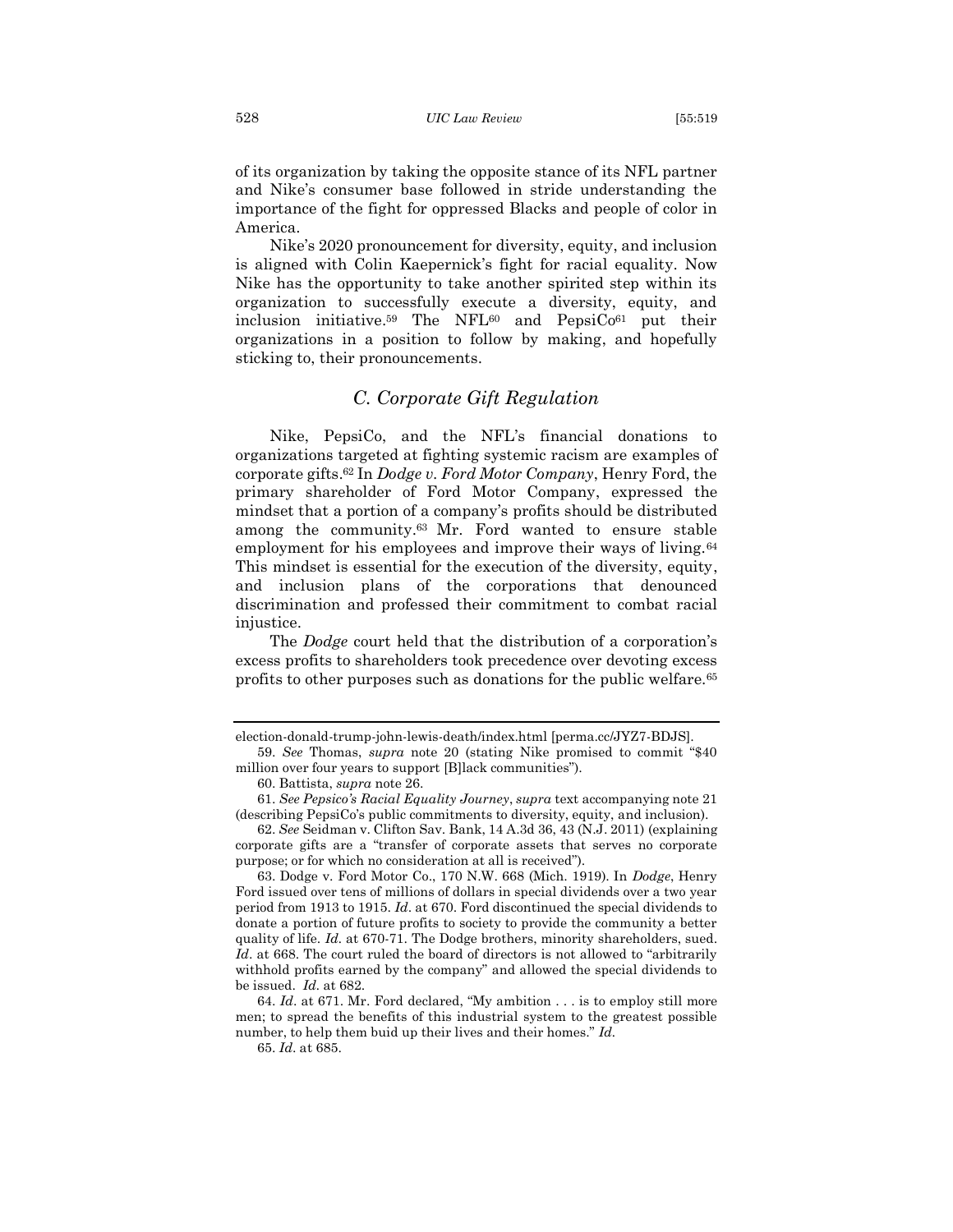However, corporations are permitted to gift to various organizations of their preference.66 This is evidenced by the Model Business Corporation Act, which empowers corporations "to make donations for the public welfare or for charitable, scientific, or educational purposes." <sup>67</sup> Many states, including Illinois, <sup>68</sup> California<sup>69</sup> and New York,<sup>70</sup> have similar legislation that authorizes corporations to make charitable gifts for the public welfare.

### <span id="page-11-0"></span>*D. Legislation on Diversifying Corporate Boards of Directors*

Numerous corporations issued statements promising to make charitable gifts and commit to diversity, equity, and inclusion, in the wake of George Floyd's death.<sup>71</sup> In an effort to encourage corporations in California to fulfill promises made<sup>72</sup> California enacted AB 979 in September 2020.<sup>73</sup> The bill requires corporations incorporated in the state to "have a minimum of one director from an underrepresented community" by the end of 2021, boards with four to eight directors to "have a minimum of two directors from underrepresented communities," and those with nine or more directors to "have a minimum of three directors from underrepresented communities."<sup>74</sup> Failure to comply with the California law results in a fine of \$100,000 for the first violation and \$300,000 for the second or subsequent violations.<sup>75</sup> The term "director from an underrepresented community" is defined as "an individual who self-identifies as Black, African American, Hispanic, Latino, Asian, Pacific Islander, Native American, Native Hawaiian, or Alaska Native, or who self-identifies as gay, lesbian, bisexual, or transgender." <sup>76</sup>

Another federal diversity legislation, the Diversity in Corporate Leadership Act of 2020 ("Corporate Diversity Act"), was proposed to Congress "to ensure transparency and encourage

<sup>66.</sup> MODEL BUS. CORP. ACT § 3.02(m) (AM. BAR ASS'N, 2021).

<sup>67.</sup> *Id*.

<sup>68. 805</sup> ILL. COMP. STAT. 5/3.10(m) (1983).

<sup>69.</sup> CAL. CORP. CODE § 207(e) (West 2022).

<sup>70.</sup> N.Y. BUS. CORP. LAW § 202(12) (Consol. 2022).

<sup>71.</sup> *Governor Newsom Signs*, *supra* note 9.

<sup>72.</sup> *Governor Newsom Signs*, *supra* note 9 (stating "[a]fter [George] Floyd's death, many corporations issued statements of support for diversity, but many haven't followed through. The new law represents a big step forward for racial equity.").

<sup>73.</sup> Assemb. B. 979, Reg. Sess. (Ca. 2020).

<sup>74.</sup> CAL CORP. CODE § 301.4(a) – (b)(3) (West 2020), *invalidated by* Crest v. Padilla, No. 20 STCV 37513, 2022 WL 1073294 (Cal. Super. Apr. 1, 2022).

<sup>75.</sup> CAL CORP. CODE § 301.4(d)(1).

<sup>76.</sup> *Id*. at § 301.4(e)(1).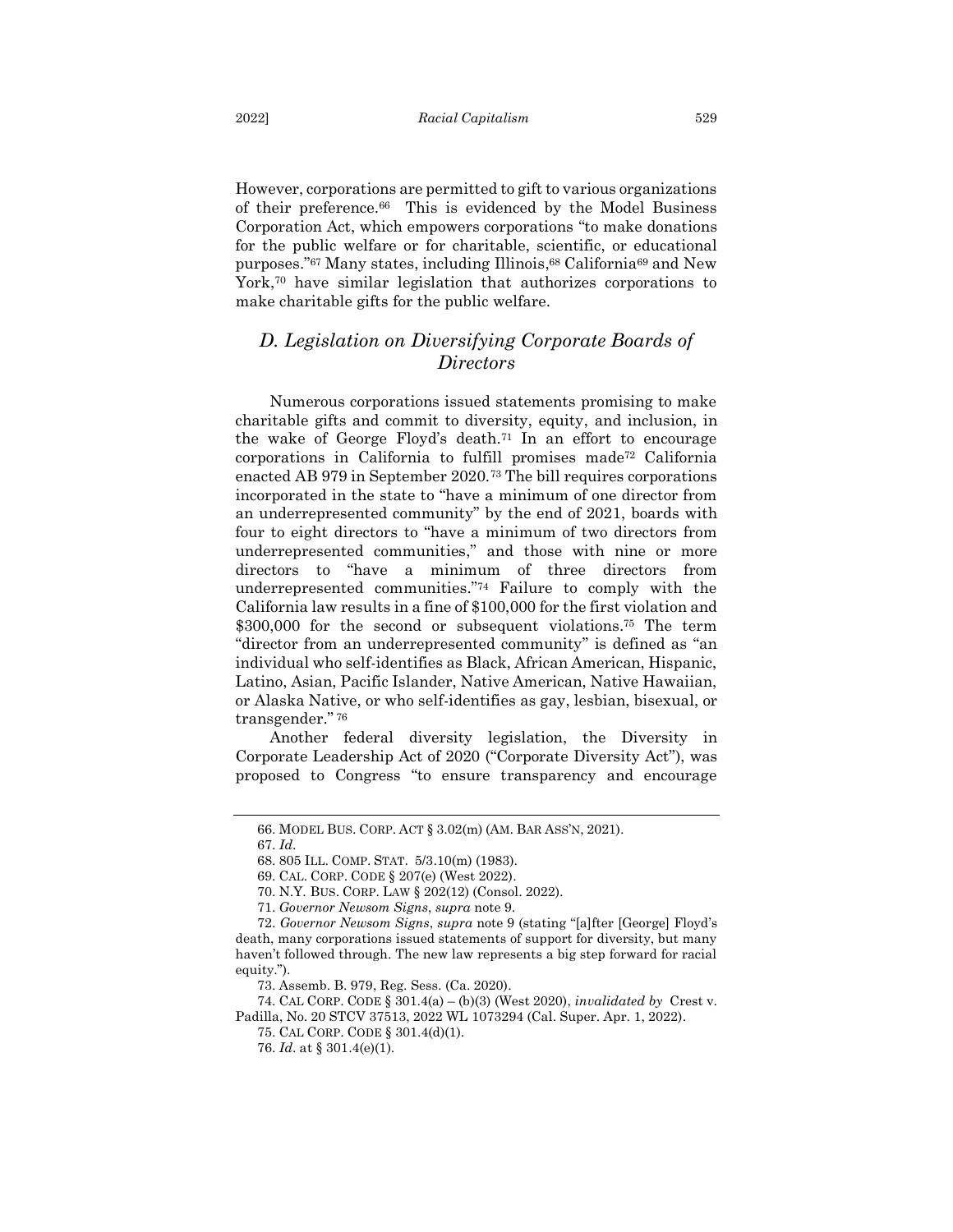corporate leadership so that corporate boards would reflect our nation's diversity."<sup>77</sup> The Corporate Diversity Act requires public companies to "disclose the gender, racial, and ethnic composition of their boards and board nominees to the public." <sup>78</sup> In addition, the Corporate Diversity Act would establish a Diversity Advisory Group who would "study corporate board diversity, report on study findings, and make recommendations to the [Securities Exchange Commission] SEC and Senate Banking and House Financial Services Committees."79 The SEC then allows the public to view the reports on its website.80 The Diversity Advisory Group would be "composed of representatives from the federal government, academia, and the private sector."<sup>81</sup> The Corporate Diversity Act of 2020 was introduced to the Senate in 2020.<sup>82</sup> However, the Act has not been passed to date. <sup>83</sup>

#### <span id="page-12-0"></span>*E. Tax Credits*

The government has previously used tax credits<sup>84</sup> to influence behavior. <sup>85</sup>Business tax credits are used to lessen the tax obligation that a business may incur<sup>86</sup> by "allowing [the business] to deduct all or part of certain expenses . . . on a dollar-for-dollar basis." <sup>87</sup> Tax

78. Cortez Mastro Press Release, *supra* note 77.

79. *Id*.

80. *Id*.

81. *Id*.

82. Diversity in Corporate Leadership Act of 2020, S. 3367, 116th Cong. (2020).

83. *Id*.

84. *See* Troy Segel, *Tax Credit*, INVESTOPEDIA (Jan. 27, 2022), www.investopedia.com/terms/t/taxcredit.asp [perma.cc/RPB5-M97B] (last visited Apr. 2, 2022) (defining tax credits as "an amount of money that taxpayers can subtract directly from the taxes they owe").

85. *See generally Work Opportunity Tax Credit*, INTERNAL REVENUE SERV., www.irs.gov/businesses/small-businesses-self-employed/work-opportunity-taxcredit [perma.cc/ZA7A-ZRNQ] (last updated Sep. 22, 2020) (explaining that companies are eligible for the federal Work Opportunity Tax Credit when they hire individuals who experience challenges seeking employment including exfelons, qualified veterans and recent government aid recipients).

86. Julia Kagan, *Business Tax Credits*, INVESTOPEDIA (Jan. 21, 2021), www.investopedia.com/terms/b/business-tax-credits.asp [perma.cc/7ESR-2UP7] (last visited Apr. 2, 2022) (defining business tax credits as "an amount that companies can subtract from the taxes owed to a government").

87. *Corporate Income Tax Credits*, GOOD JOBS FIRST, www.goodjobsfirst.org/accountable-development/corporate-income-tax-credits [perma.cc/SK2R-M7Y5] (last visited Dec. 24, 2020).

<sup>77</sup>*.* Press Release, Sen. Catherine Cortez Mastro, Cortez Mastro Introduces Legislation to Increase Diversity in Corporate Leadership (Mar. 5, 2020) www.cortezmasto.senate.gov/news/press-releases/cortez-masto-introduceslegislation-to-increase-diversity-in-corporate-leadership [perma.cc/LPY8-HL64] [hereinafter Cortez Mastro Press Release]; Diversity in Corporate Leadership Act, S. 3367, 116th Cong. (2020).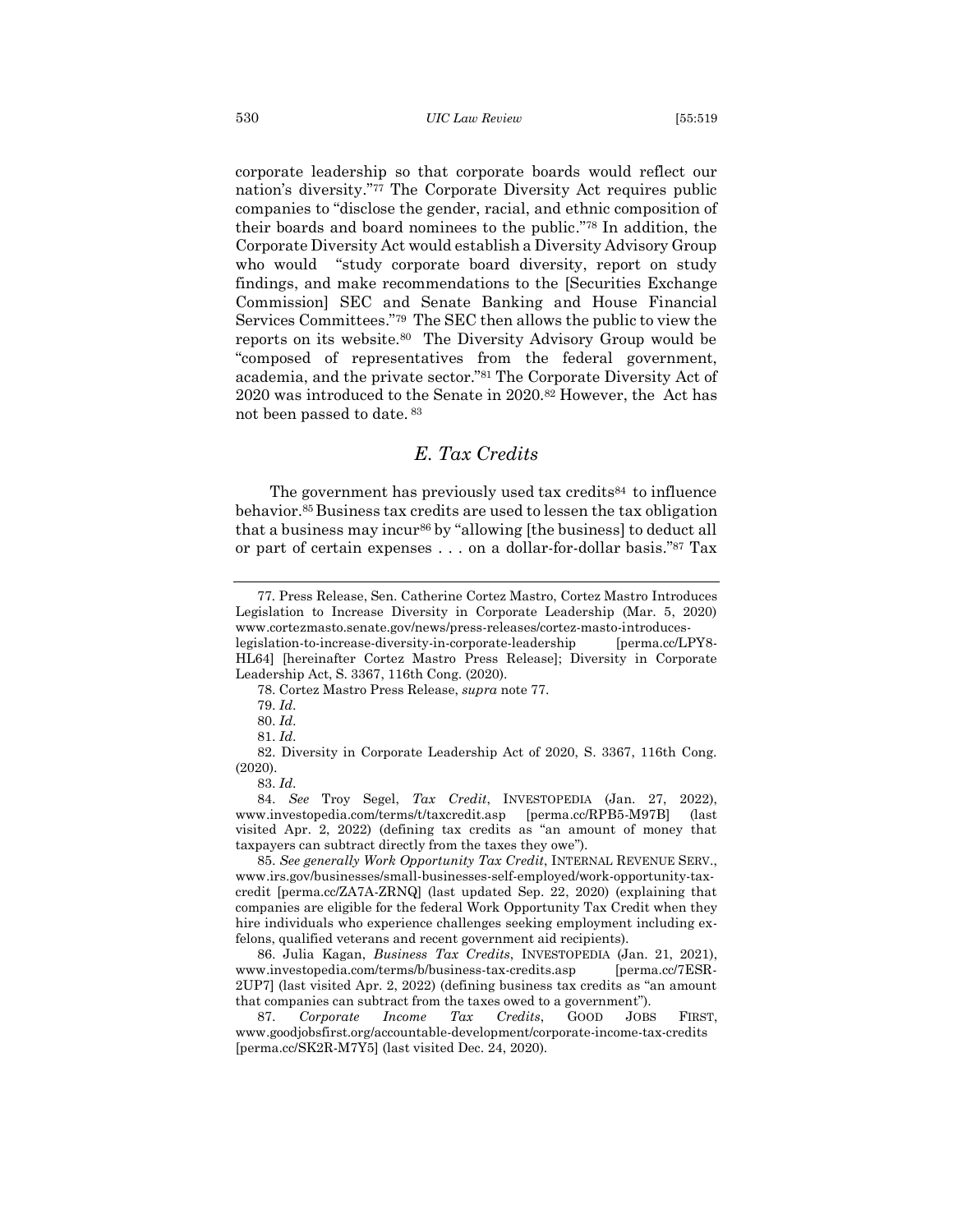credits are designed to encourage businesses "to engage in behavior that is socially responsible and/or benefits the community." 88 Moreover, tax credits could be influential in encouraging the corporations to fulfill the promises made committing to racial justice.

#### <span id="page-13-0"></span>*F. Racial Capitalism*

Racial capitalism begins with the racial value derived from human interaction through "social capital," which is defined as "an 'investment in social relations with expected returns" in the economic, labor, or community marketplace.<sup>89</sup> Similar to the value placed on diversity in cases such as *Regents of the University of California v. Bakke*<sup>90</sup> and *Grutter v. Bollinger*, <sup>91</sup> a company captures racial value through its "[a]ffiliation with non[-]white individuals." 92

Further, companies implement diversity programs to demonstrate to its business networks and society that it is "willing to act to 'sustain the well-being of another actor in the community.'" <sup>93</sup> This exchange results in a "status leak," a signal of affiliation.<sup>94</sup> This Comment focuses on "nonracism" and Black cultural competence "status markets" because these markets<sup>95</sup> are

89. Leong, *supra* note 2, at 2175.

90. Regents of the Univ. of Cal. v. Bakke, 438 U.S. 265, 277-318 (1978). After being rejected admission twice, Bakke, a white male, sued the school on the basis that his admission score was higher than students who were admitted through the school's special admissions program for minority students. *Id.* at 277-78. The court found the special admissions program was unconstitutional, reasoning that race could be a "plus" in the school's evaluation of an applicant but should not be the sole admission decision. *Id.* at 318.

91. Grutter v. Bollinger, 539 U.S. 306, 308 (2003) (holding "[t]he Law School has a compelling interest in attaining a diverse student body"). In addition to other factors, the school is allowed to use race as one factor to enhance diversity, which, in turn, would help the school in obtaining educational benefits that flow from diversity. *Id.* at 309.

92. Leong, *supra* note 2, at 2155; *see* Christine Comaford, *Diversity: Is Your Company Failing? Here Are 5 Tools To Help*, FORBES (Aug. 11, 2018), www.forbes.com/sites/christinecomaford/2018/08/11/5-ways-to-bring-morediversity-into-your-organization/?sh=42a02fc53c7c [perma.cc/Q6BF-MRZD] (stating companies that are more diverse have "more creativity, stronger

innovation, and increased market share").

93. Leong, *supra* note 2, at 2176.

94. *Id.* at 2177.

95. Tracy Jan et al, *Corporate America's \$50 Billion Promise*, WASH. POST (Aug. 24, 2021) www.washingtonpost.com/business/interactive/2021/georgefloyd-corporate-america-racial-justice/ [perma.cc/R8HV-2H6B] (stating that

<sup>88.</sup> *Section 3. Using Tax Incentives to Support Community Health and Development*, CMTY. TOOL BOX, www.ctb.ku.edu/en/table-ofcontents/implement/changing-policies/tax-incentives/main [perma.cc/KR3U-4AYR] (last visited Dec. 23, 2020).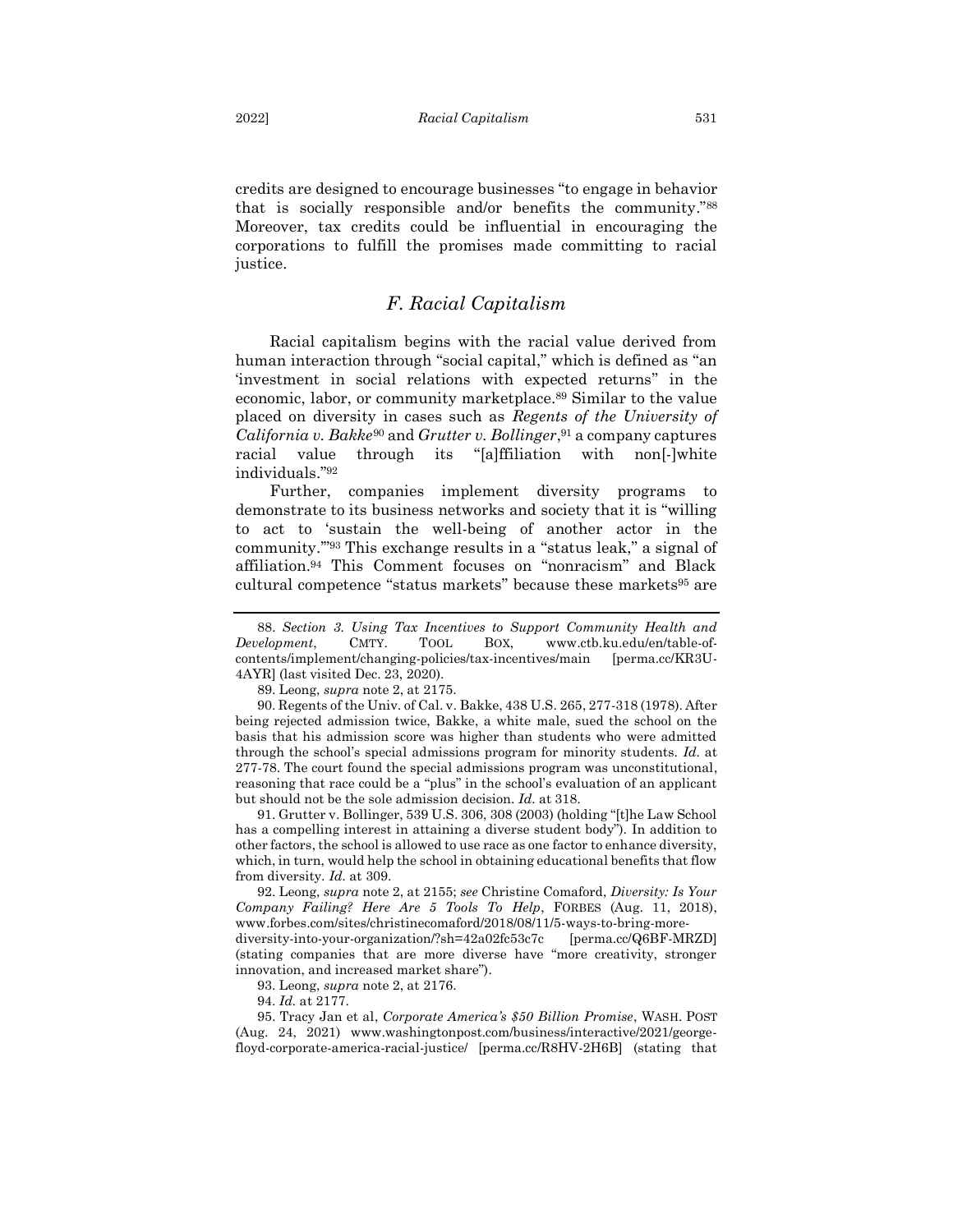sought by pronouncements to support Blacks and organizations fighting systemic racism. 96

When companies with predominately white employees partake in an exchange with a Black person, a status leak occurs in both "non[-]racism" and Black cultural competence markets.<sup>97</sup> The company's status within the "nonracism" market increases by "demonstrating the ability to engage in a relationship with a nonwhite individual," and the Black cultural competence market increases by acquiring a perception of greater cultural understanding.<sup>98</sup> Thus, the company gains status as a nonracist and Black-culturally competent actor, which signals to society that the company does not engage in racist behavior.<sup>99</sup> This allows individuals outside of the company to perceive the company as nondiscriminatory.<sup>100</sup>

#### III. ANALYSIS

<span id="page-14-0"></span>This section will analyze the pronouncements of Nike and the NFL to demonstrate how their public commitment to fight racial inequality is a form of racial capitalism. Given that this form of capitalism has not been regulated, this section will illustrate the complexities of legal enforcement.

## <span id="page-14-1"></span>*A. Pronouncements for Profit are a Form of Racial Capitalism*

Nike and the NFL's public commitment to supporting Blacks and organizations that fight racial injustice is a form of racial capitalism.<sup>101</sup> Nike and the NFL purposely<sup>102</sup> made their

analysis of corporate pronouncements made in the wake of the death of George Floyd "shows that public companies are devoting the most resources to promoting upward economic mobility for Black people, through increased opportunities for homeownership, entrepreneurship and education").

<sup>96.</sup> *See* Milton C. Regan & Palmer T. Heenan, *Symposium: The Economic Downturn And The Legal Profession: Supply Chains And Porous Boundaries: The Disaggregation Of Legal Services*, 78 FORDHAM. L. REV. 2137, 2157-59 (2013) (explaining that a company's affiliation with another entity sends a signal to the consumer that company's value is the same or similar to that entity).

<sup>97.</sup> Leong, *supra* note 2, at 2178.

<sup>98.</sup> *Id*. at 2178-79.

<sup>99.</sup> *Id.*

<sup>100.</sup> *Id*.

<sup>101.</sup> *Id.* at 2153; *see* discussion *supra* Part (II)(E) (discussing racial capitalism).

<sup>102.</sup> *See* Erika K. Wilson, *Why Diversity Fails: Social Dominance Theory and the Entrenchment of Racial Inequality*, 26 NAT'L BLACK L.J. 129, 135 (2017) (explaining "[c]orporations . . . often advertise themselves as diverse entities; purposely position[ing] themselves as embracing of diversity and move to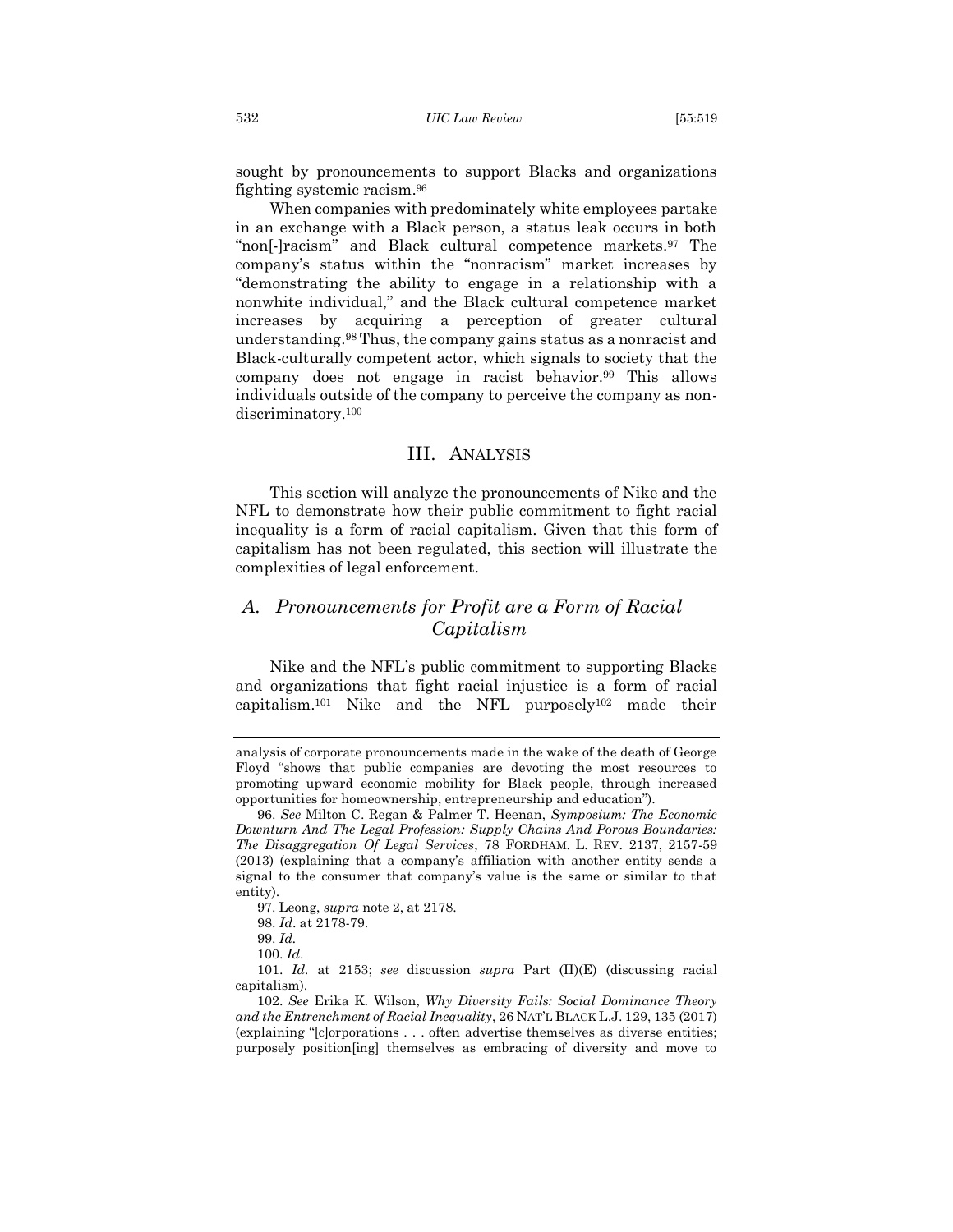pronouncements and affiliations with social activists, such as Colin Kaepernick and Jay-Z, for public visibility and the perception within society that they are corporations willing to perform to sustain the well-being of Blacks.<sup>103</sup> Publicly asserting racial injustice will no longer be tolerated signals that Nike and the NFL are corporations that do not encourage racism.<sup>104</sup> The nonracist signal was further substantiated when Nike and the NFL committed to providing significant financial contributions to organizations targeted at fighting systemic racism.<sup>105</sup>

Nike committed to donating a \$1 million grant each to the NAACP Empowerment Programs, NAACP Legal Defense Fund ("LDF"), and Black Girls CODE.<sup>106</sup> The NAACP is the oldest running organization concentrated on eradicating racial inequality in America.107 The organization was formed in response to relentless violence against Black people throughout the country.<sup>108</sup> The NAACP aims to ensure Black people receive civil rights guaranteed through the Constitution by striving to eliminate racial discrimination by breaking down racial division employed through the government, politics, and the legal system.<sup>109</sup>

The NAACP LDF was founded by Thurgood Marshall, the first Black person to be appointed as a United States Supreme Court Justice.<sup>110</sup> The NAACP LDF was introduced during a time when state sponsored racial inequality deprived Blacks in America of opportunity for equality and due process. <sup>111</sup> Since then, the LDF's purpose is "to achieve racial justice, equality, and an inclusive society." 112

Black Girls CODE is a nonprofit organization formed to reduce barriers of entry into the tech sector for "Black women and girls" by providing them with necessary computer and technology skills. 113

103. Leong, *supra* note 2, at 2176.

111. *Id.*

112. *Id.* 

distance themselves from any innuendo that would suggest that they do not embrace diversity").

<sup>104.</sup> *Id.* at 2179.

<sup>105.</sup> *NIKE, Inc. Statement on Commitment, supra* note 16; *see* Battista, *supra* note 26 (explaining the NFL "announced  $\parallel$  it will commit a quarter of a billion dollars over 10 years to a fund to combat systemic racism and support the battle against injustices faced by African Americans").

<sup>106.</sup> *NIKE, Inc. Statement on Commitment*, *supra* note 16.

<sup>107.</sup> *Our History*, NAACP, www.naacp.org/about/our-history [perma.cc/CZM4-Z3CW] (last visited Apr. 2. 2022).

<sup>108.</sup> *Id.*

<sup>109.</sup> *Id.*

<sup>110.</sup> *History*, NAACP LEG. DEFENSE FUND, www.naacpldf.org/aboutus/history/ [perma.cc/E85M-8WZ2] (last visited Oct. 31, 2020).

<sup>113.</sup> *About Us*, BLACK GIRLS CODE, www.blackgirlscode.com/about-us/ [perma.cc/8GA7-2JL2] (last visited Apr. 6, 2022).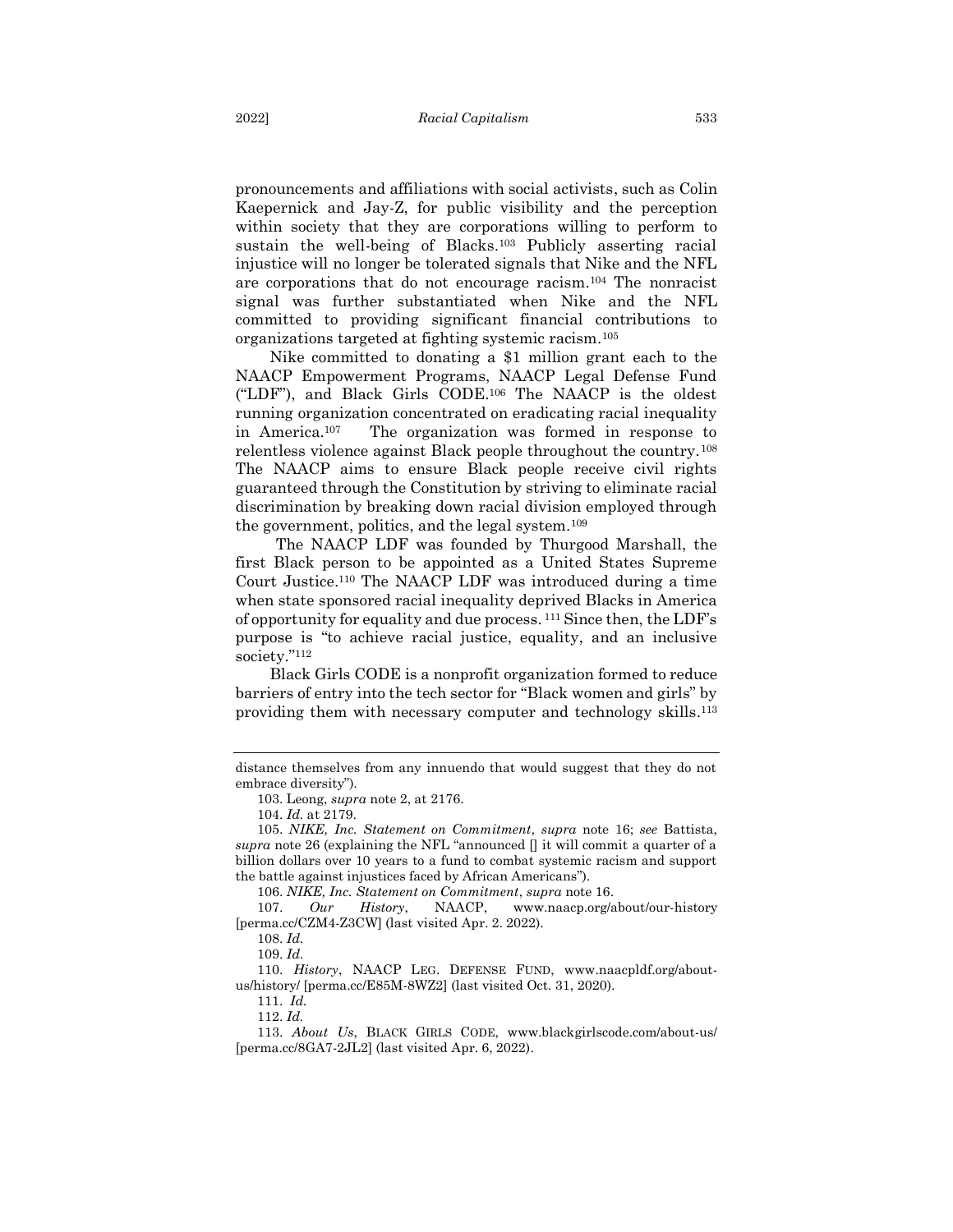Nike's partnership and significant financial support to such historical and profound Black organizations, like Black Girls CODE, signals to the public that Nike is a corporation that does not tolerate racism and is competent with Black culture. By supporting Black organizations, Nike is also portraying that its corporation is one that is willing to act for the well-being of Blacks.

Nike and the NFL's support of Kaepernick as the social justice activist at the forefront of 2020's most pressing racial issues create the public perception that these corporations have nonracist Black cultural competence.<sup>114</sup> Furthermore, the NFL's partnership with Jay-Z for its Inspire Change initiative also sends both a non-racist and Black cultural competence signal.<sup>115</sup>

Jay-Z actively advocates for criminal justice reform through his organization REFORM Alliance.<sup>116</sup> In September 2020, REFORM Alliance was instrumental in lobbying for the enactment of a California law directed at limiting probation sentences with the expectation of putting "hundreds of thousands of Californians on probation in positions to succeed and exit the criminal justice system for good."<sup>117</sup> In addition, Jay-Z is "working to end cash bail."<sup>118</sup>

Nike's deliberate decision to feature Colin Kaepernick in its thirtieth anniversary of "Just Do It" campaign<sup>119</sup> demonstrates the expected economic return sought from applying the nonracist and Black cultural competence signal. After featuring the Kaepernick advertisement Nike's overall sales increased contributing to "a [ten] percent jump in income to \$847 million." <sup>120</sup> Further, the Kaepernick advertisement campaign created \$163.5 million in media exposure for Nike, "adding nearly \$6 billion to the company's market value."<sup>121</sup> Millennials and Generation Z are demanding brands take

119.Creswell, *supra* note 38.

120. Soo Youn, *Nike Sales Booming After Colin Kaepernick Ad, Invalidating Critics*, ABC NEWS (Dec. 21, 2018), www.abcnews.go.com/Business/nike-salesbooming-kaepernick-ad-invalidating-critics/story?id=59957137 [perma.cc/B6JB-H4ZX].

<sup>114.</sup> *See* Leong, supra note 2, at 2179 (explaining that "[a] white . . . institution who engages in an exchange with a nonwhite person . . . gains status as a nonracist and cross-culturally competent actor by *signaling* those attributes through affiliation" (emphasis in original)).

<sup>115.</sup> *Id*.

<sup>116.</sup> Melissa Roberto, *Jay-Z, Meek Mill's REFORM Alliance Celebrate 'Major Victory' with Calif. Gov. Newsom Passing Probation Bill*, FOX NEWS (Oct. 1, 2020), www.foxnews.com/entertainment/jay-z-meek-mill-reform-alliancemajor-victory-california-governor-newsom-pass-probation-bill [perma.cc/Z4R6- VNN2].

<sup>117.</sup> *Id*.

<sup>118.</sup> Kerry Coddett, *Jay-Z's Deal With The NFL Sets Back the Kaepernick Cause*, **WASH.** POST (Aug. 16, 2019), www.washingtonpost.com/outlook/2019/08/17/jay-zs-deal-with-nfl-sets-backkaepernick-cause/ [perma.cc/7PX9-LAHE].

<sup>121.</sup> Kate Gibson, *Colin Kaepernick is Nike's \$6 Billion Man*, CBS NEWS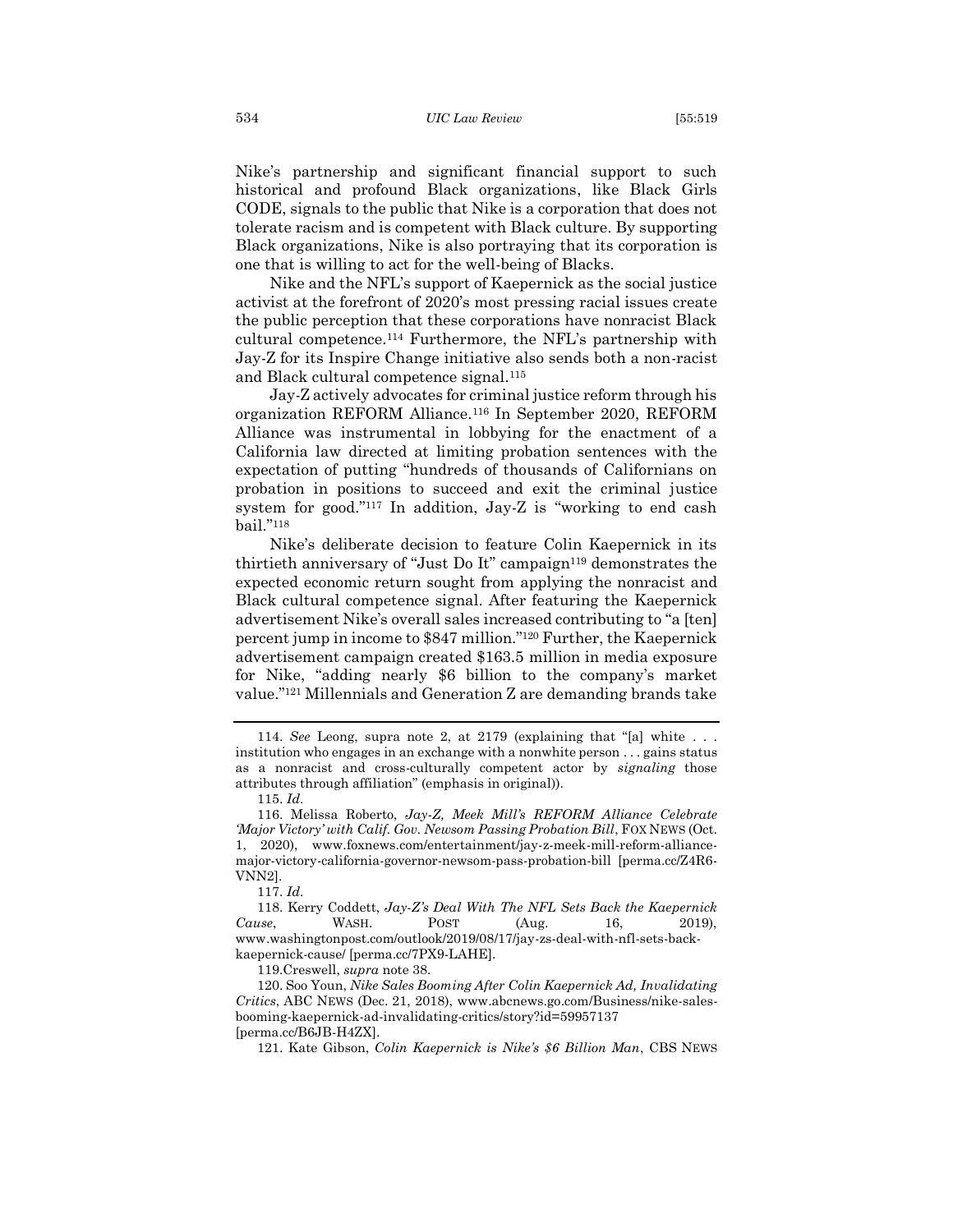a stand on social issues.<sup>122</sup> As a result of Nike taking its political stance on racial justice, its brand is stronger.<sup>123</sup>

Based on the nonracist and Black cultural competence signals sent by Nike and the NFL, the average consumer may think the employment demographics of such companies are diverse. However, this is quite the contrary. Looking at NFL players alone, the athletic labor force is comprised of more than seventy percent Black players,<sup>124</sup> which is significant. But diversity starts to dwindle when you look at head coaches and owners.<sup>125</sup> While the labor force of the NFL's thirty-two teams is predominately Black, only two of the teams are owned by people of color.<sup>126</sup> Notably, none of the owners are Black.<sup>127</sup> Out of the thirty-two teams, there are twenty-eight white head coaches and "three Black head coaches."<sup>128</sup> The lack of Black head coaches is not due to the shortage of qualified applicants.<sup>129</sup> Rather, this appears to be related to disparate hiring practices, as NFL owners have sole discretion to decide which head coach is hired. <sup>130</sup> In addition, head coaches have not promoted "Black coaches to high-level assistant jobs that could position them to one day be head coaches."<sup>131</sup> As such, there may not be an increase in Black head coaches unless there are more Black team owners.

The barrier to entry for NFL team ownership is substantial –

<sup>(</sup>Sep. 21, 2018), www.cbsnews.com/news/colin-kaepernick-nike-6-billion-man/ [perma.cc/7DHG-26HT]; LaVito, *supra* note 55.

<sup>122.</sup> For Millennials And Gen Zs, Social Issues Are Top Of Mind – Here's *How Organizations Can Drive Meaningful Change*, FORBES (July 22, 2021), www.forbes.com/sites/deloitte/2021/07/22/for-millennials-and-gen-zs-socialissues-are-top-of-mind-heres-how-organizations-can-drive-meaningfulchange/?sh=5088bdb450c6 [perma.cc/9HER-CRAK].

<sup>123.</sup> Andy Uhler, *Nike's Brand Burnished By its Affiliation with Colin Kaepernick*, MARKET PLACE (June 25, 2020), www.marketplace.org/2020/06/25/nike-colin-kaepernick-brand-advertisingracial-justice/ [perma.cc/JV6T-CMY5].

<sup>124.</sup> Katherine Rosman, *Jay-Z Takes On the Super Bowl*, N.Y. TIMES (Feb. 1, 2020), www.nytimes.com/2020/02/01/style/jay-z-super-bowl-roc-nation.html [perma.cc/ZX98-GTX8].

<sup>125.</sup> *Id*.

<sup>126.</sup> *Id*.

<sup>127.</sup> Kori Hale, *Sorry Kaep: Jay-Z's Commerce & Culture NFL Partnership Failure*, **FORBES** (Aug. 19, 2019), www.forbes.com/sites/korihale/2019/08/19/sorry-kaep-jay-zs-commerce-

culture-nfl-partnership-failure/#53a254b395f9 [perma.cc/V8NG-JWTF].

<sup>128.</sup> Scott Stump, *Most NFL Players are Black. So Why Aren't There More Black Head Coaches*, ABC NEWS (Sept. 15, 2020), www.nbcnews.com/news/nbcblk/most-nfl-players-are-black-so-why-aren-tthere-n1240131 [perma.cc/NSN7-PEV2]; Rosman, *supra* note 124.

<sup>129.</sup> Stump, *supra* note 128.

<sup>130.</sup> *Id*.

<sup>131.</sup> *Id*.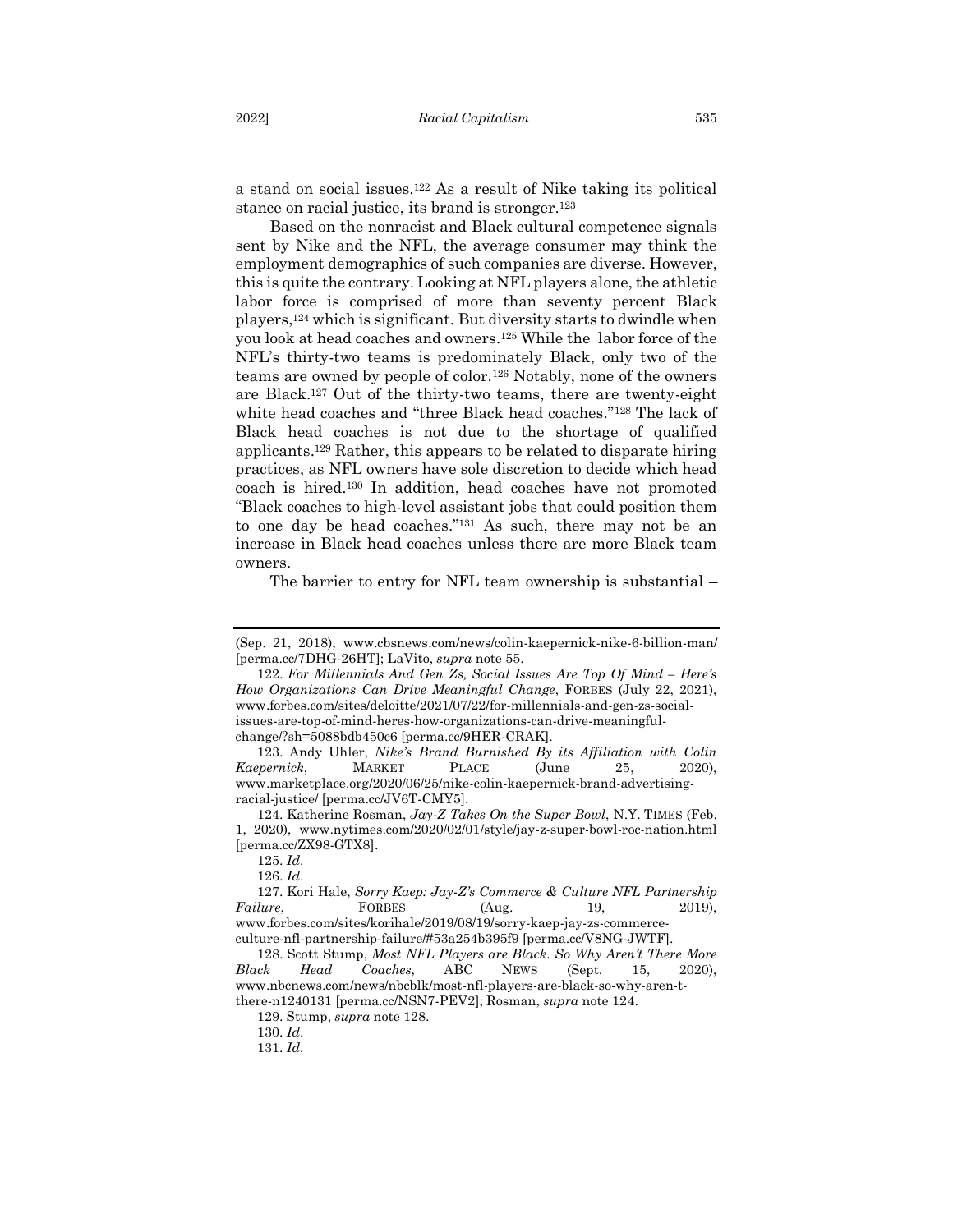the least expensive team cost the owner \$1.6 billion. <sup>132</sup> With historical disproportion in the generational wealth gap among Blacks in America, <sup>133</sup> Black ownership in the NFL is far-reaching. Wealth is calculated by including more than just wages earned from working. <sup>134</sup> In addition to wages, "[w]ealth takes into account . . . homes, stock-market investments, and other assets" owned.<sup>135</sup> Even Jay-Z, with a billion-dollar net worth, would have to acquire additional funds to purchase an NFL team.<sup>136</sup>

The number of Nike's Black employees decreased between 2017 and 2019. <sup>137</sup> There was a slight improvement in 2020. <sup>138</sup> In addition, Black employees have not accounted for a significant portion<sup>139</sup> of upper management employees, <sup>140</sup> but progress was made in 2020. <sup>141</sup> Along with its pronouncement, Nike admitted it has "a long way to go" with internal diversity and inclusion efforts.<sup>142</sup> Despite this acknowledgment, a few months later the company released an ad promoting diversity against the advice of its task force formed to resolve internal diversity issues.<sup>143</sup> The ad, named "You Can't Stop Us," unites a host of celebrity athletes including tennis superstar Serena Williams, NBA great LeBron

134. *Id*.

135. *Id*.

136. Greenburg, *supra* note 132.

137. *See* Thomas, *supra* note 20 (stating that in 2018 and 2019, Blacks accounted for 21.6 percent of Nike's total employees, "slightly down from 23.5 [percent] in 2017").

138. *Diversity, Equity & Inclusion*, NIKE, www.purpose.nike.com/diversityequity-inclusion [perma.cc/2GUH-PLMB] (showing that Nike voluntarily discloses its Diversity, Equity & Inclusion initiatives and reporting that Blacks account for 24.3 percent of total employees) (last visited Apr. 7, 2022).

139. *See* Thomas, *supra* note 20 (explaining that "[i]n 2019, just 4.8 [percent] of Nike's directors were Black or African American, and 9.9 [percent] of VPs identified as that race").

140. Adam Hayes, *Upper Management*, INVESTOPEDIA (Aug. 27, 2021), www.investopedia.com/terms/u/upper-management.asp [perma.cc/CGP9- GR46] (defining upper management as "including individuals and teams that are responsible for making the primary decisions within a company").

141. *See Diversity, Equity & Inclusion*, *supra* note 138 (disclosing Nike's Diversity, Equity & Inclusion initiatives and reporting that Blacks account for 5.7 percent of directors and 14.2 percent of VPs).

142. Thomas, *supra* note 20.

143. Julia Musto, *Black Staffers Urged Nike to Own Up to Equality Issues Before Diviersity-Themed Ad Campaign*, FOX BUS. (Aug. 5, 2020), www.foxbusiness.com/economy/workday-during-covid-19-pandemic-is-48 minutes-longer-has-more-meetings-and-emails [perma.cc/EX8G-JHJQ].

<sup>132</sup>. Zack O'Malley Greenburg, *Jay-Z, The NFL, Rucker Park and a Billionaire's Endgame*, FORBES (Aug. 23, 2019) www.forbes.com/sites/zackomalleygreenburg/2019/08/23/jay-z-the-nfl-ruckerpark-and-a-billionaires-possible-endgame/#6e26b0ba7e74.

<sup>133.</sup> Heather Long & Andrew Van Dam, *The Black-White Economic Divide is as Wide as it Was in 1968*, WASH. POST (June 4, 2020), www.washingtonpost.com/business/2020/06/04/economic-divide-blackhouseholds/ [perma.cc/D4SR-EFEW].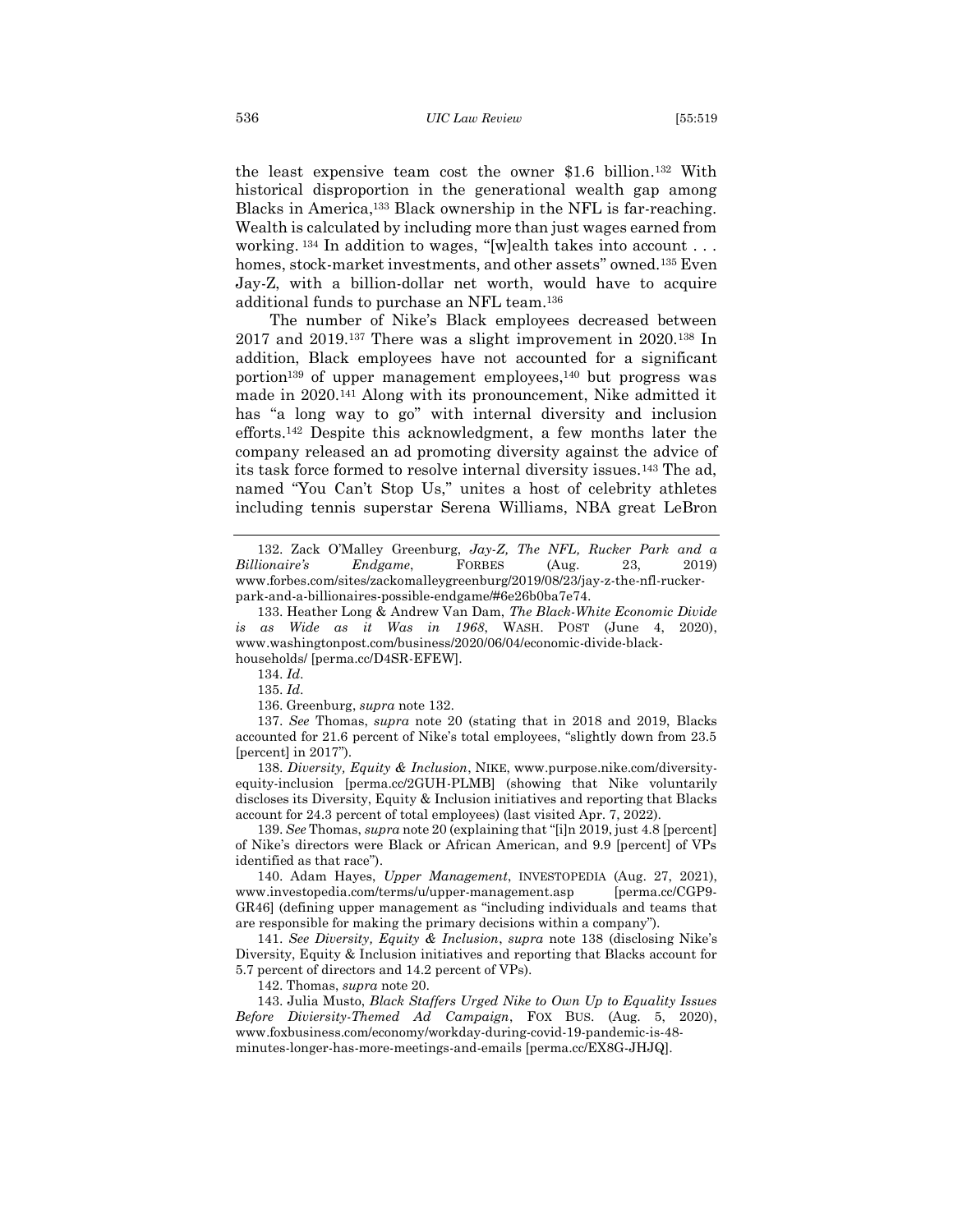James, and Colin Kaepernick.<sup>144</sup>

The task force objected, indicating the ad was contradictory since Nike had internal diversity concerns that remained to be addressed.<sup>145</sup> Nike has a track record of "progressive, sociallyconscious marketing," yet has recently struggled with providing a "more diverse and equitable working environment."146 Aligned with Nike's concern for its public perception,<sup>147</sup> the company listened to Colin Kaepernick when he advised the company to pull its 2019 Fourth of July shoe, referred to as the Betsy Ross edition, because of its inclusion of an old version of the American flag that "carried a 'connection to an era of slavery.'" 148

Also clashing with the NFL's pronouncements is the fact that it now wants to collaborate with Colin Kaepernick on social injustice initiatives. <sup>149</sup> These are the same social injustice issues Kaepernick protested prior to the start of each 2016 preseason NFL game. <sup>150</sup> These are the same social injustice issues that constrain an NFL team from signing him to date.<sup>151</sup> In addition to supporting Kaepernick in his capacity as a social activist, the NFL would significantly increase its nonracist and Black cultural competence<sup>152</sup> if they would sign Colin Kaepernick as a player to one of its teams.

## <span id="page-19-0"></span>*B. Complexities with Legal Solutions for these Pronouncements*

Racial capitalism is a driving force behind the pronouncements

147. Youn, *supra* note 120. A senior sports industry advisor for market research explained that "the consumer wants brands to take a stand on social issues . . . . The core consumer for Nike is a teen male, it's likely going to respond positively. As opposed to a decade ago, a brand has to be transparent." *Id.*

148. *See* Will Brinson, *Colin Kaepernick Input Reportedly Influences Nike to Cancel Sale of Betsy Ross American Flag Shoes*, CBS SPORTS (July 2, 2019), www.cbssports.com/nfl/news/colin-kaepernick-input-reportedly-influencesnike-to-cancel-sale-of-betsy-ross-american-flag-shoes/ [perma.cc/7P9V-TNRK] (describing the flag on the shoe as having "[thirteen] stars in a circle and [thirteen] alternating red and white stripes, designed to represent the [thirteen] original American colonies.").

<sup>144.</sup> *Id*.

<sup>145.</sup> *See id.* (stating the "Nike employees repeatedly objected to a new diversity-themed ad campaign, urging the \$15 billion sportswear company to acknowledge its own equality issues before promoting an ideal on TV").

<sup>146.</sup> Sara Germano, *Black Employees at Nike Object to Company's New Ad*, FIN. TIMES (Aug. 4, 2020), www.ft.com/content/e8b4a2e3-e0cf-467a-890bb64db664778a.

<sup>149.</sup> Battista, *supra* note 26.

<sup>150.</sup> Bailey, *supra* note 32.

<sup>151.</sup> Lockhart, *supra* note 46.

<sup>152.</sup> *See* Leong, *supra* note 2, at 2178 (using the phrase "non[-]white cultural competence").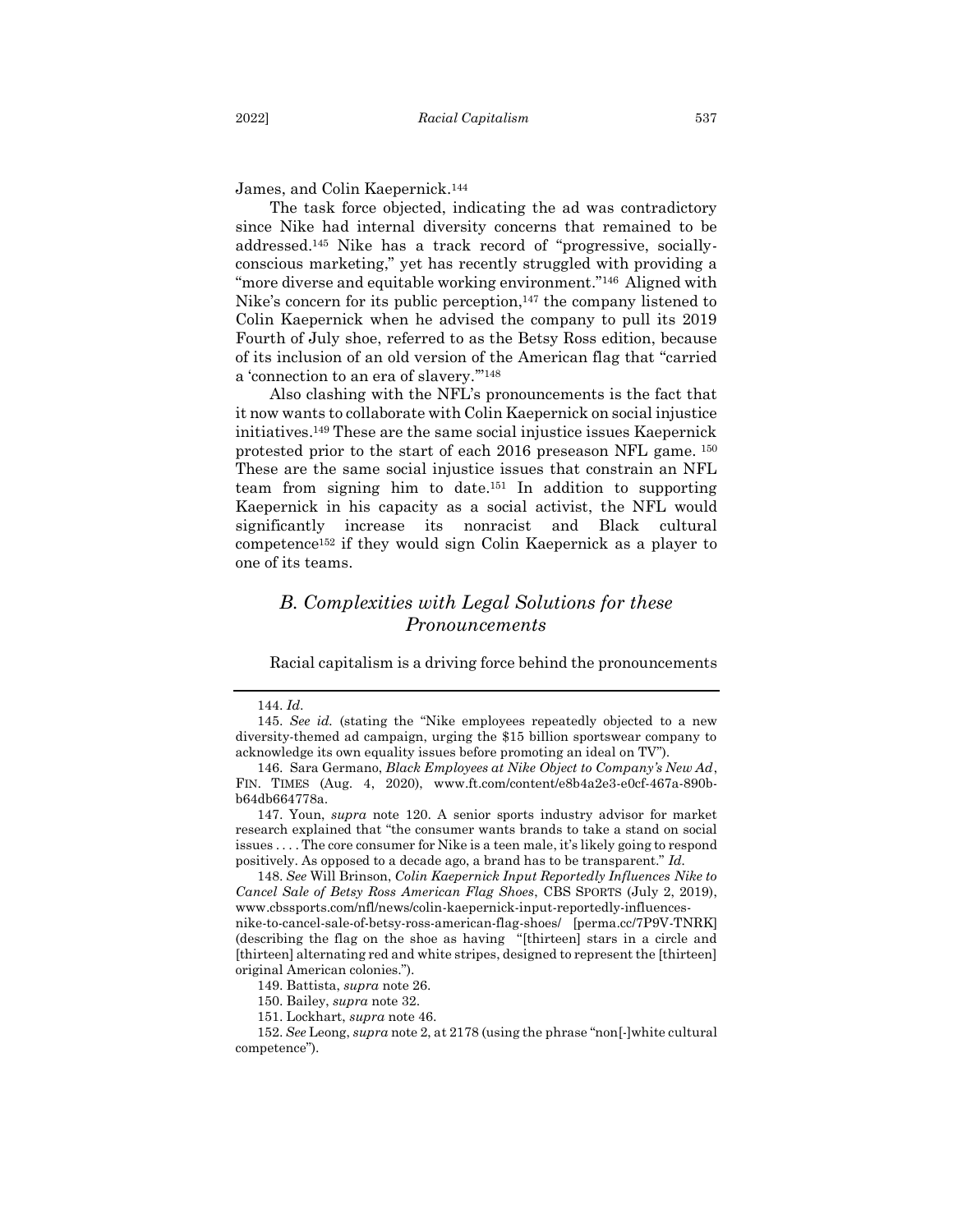made by Nike and the NFL committing to support Blacks and organizations targeted at fighting racial injustice.<sup>153</sup> Through their pronouncements, Nike and the NFL committed to diversity, equity and inclusion.<sup>154</sup> However, an argument can be made that these companies are unjustly enriched through racial capitalism.

Unjust enrichment is an equitable remedy that occurs when "(1) plaintiff has conferred a benefit on the defendant, who has knowledge thereof; (2) defendant voluntarily accepts and retains the benefit conferred; and (3) the circumstances are such that it would be inequitable for the defendant to retain the benefit without first paying the value thereof to the plaintiff." <sup>155</sup> The equitable doctrine of unjust enrichment is available when the parties do not have an implied nor express contract,<sup>156</sup> one party "obtain[s] a benefit from another by fraud, duress, or the taking of an undue advantage," <sup>157</sup> and it "would be unconscionable for him to retain" it.<sup>158</sup> The argument here is that the consumer was induced to purchase Nike's product based on Nike's public commitment to diversity, equity, and inclusion and it would be unconscionable for Nike to retain the profits from this purchase and not fulfill its commitment.

By purchasing Nike's product based on its pronouncement against racial inequality, the consumer conferred a financial benefit on Nike.<sup>159</sup> Further, Nike voluntarily accepted the proceeds from this purchase.<sup>160</sup> Here, Nike gains an undue advantage when it simultaneously profits from this sale and fails to keep its promise to donate to organizations targeted at fighting systemic racism and struggles to diversify its own employee demographics.<sup>161</sup> Damages for unjust enrichment are granted in the form of restitution.<sup>162</sup>

156*.* Matter of Estate of Moore*,* 918 N.W.2d 69, 73 (N.D. 2018).

157. Heldenfels Bros., Inc. v. City of Corpus Christi, 832 S.W.2d 39, 41 (Tex. 1992).

158*. See* Turner v. Shared Towers VA, LLC., 107 A.3d 1236, 1242-43 (N.H. 2014) (explaining "unjust enrichment is an equitable remedy that is available when an individual receives 'a benefit which would be *unconscionable* for him to retain'" (emphasis in original)).

159*. See Duty Free World, Inc*., 253 So. 3d at 693 (satisfying the first element of unjust enrichment).

160*. Id*. (satisfying the second element of unjust enrichment).

161*. Heldenfels Bros., Inc.*, 832 S.W.2d at 41.

162. *See* Wright v. Genesee County, 934 N.W.2d 805, 809 (Mich. 2019) (citing Kammer Asphalt Paving Co., Inc. v. East China Twp. Sch., 504 N.W.2d 635, 640 (Mich. 1993)) (explaining that a "person who has been unjustly enriched at the expense of another is required to make restitution to the other"

<sup>153.</sup> *Id.* at 2153; *see* discussion *supra* Part(II)(F) (discussing racial capitalism).

<sup>154.</sup> *See* discussion *supra* Part(II)(A) (discussing Nike and the NFL's commitments to diversity, equity, and inclusion).

<sup>155</sup>*.* Duty Free World, Inc. v. Miami Perfume Junction, Inc., 253 So. 3d 689, 693 (Fla. Dist. Ct. App. 2018) (citing Agritrade, LP v. Quercia, 253 So. 3d 28, 33 (Fla. Dist. Ct. App. 2017)).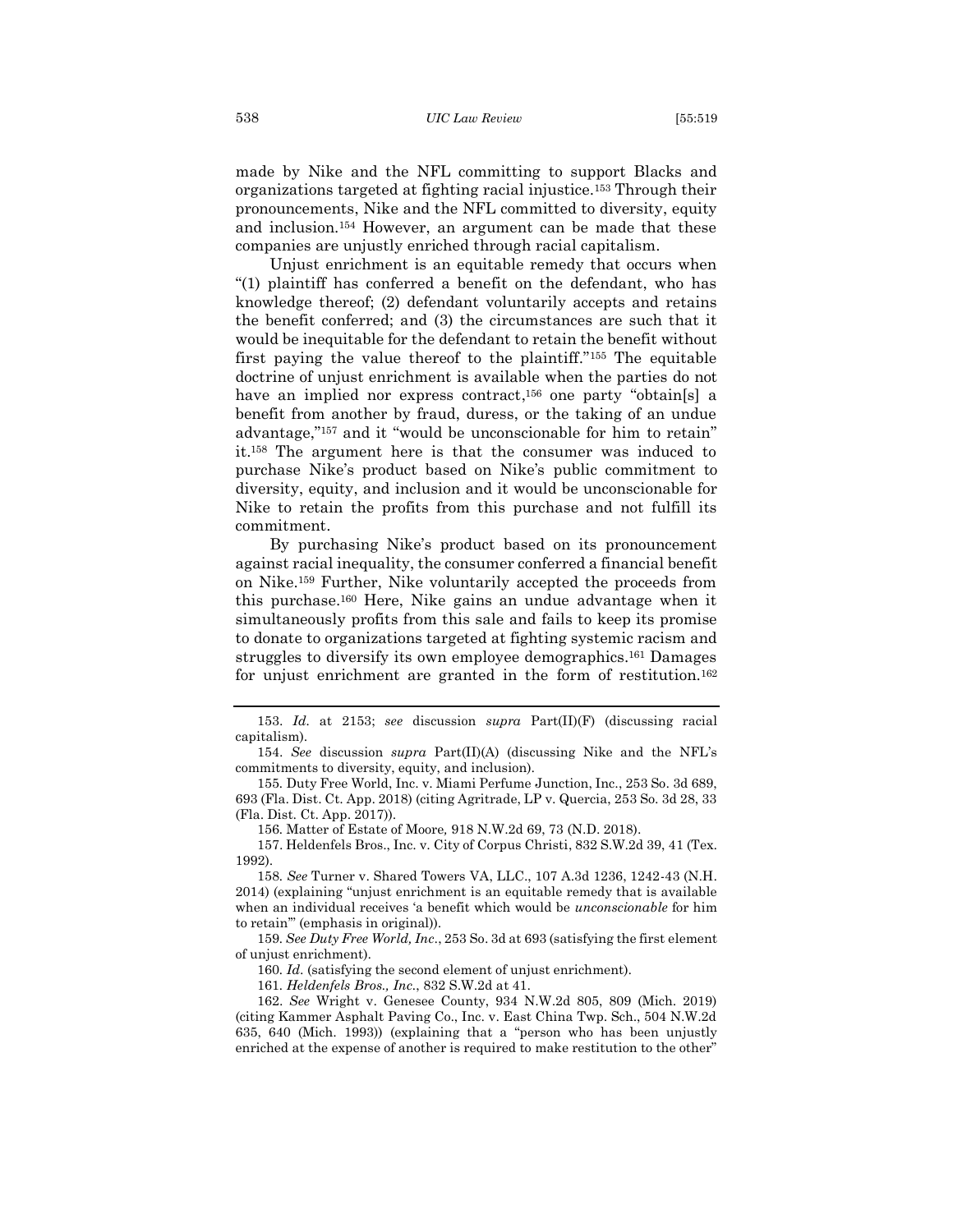There is no formula for determining restitution, but the amount must be reasonable and must be based upon the consumer's pecuniary loss and the financial condition and obligations of Nike.<sup>163</sup>

However, proving damages<sup>164</sup> is problematic for the consumer. When a consumer purchases a product, the transaction does not entail disclosure<sup>165</sup> of his rationale for choosing the particular product. As a result, it would be difficult for Nike to determine which portion of its profits were generated from consumers purchasing products based on Nike's commitment to racial equality. Therefore, unjust enrichment is not a viable legal solution.

Further, according to the business judgment rule,<sup>166</sup> courts typically do not disturb business decisions unless there is evidence of fraud, illegality, or self-interest. <sup>167</sup> This is because courts view the business as being the expert in that matter and not the court. <sup>168</sup>As a result, legislation is an ideal solution to hold companies accountable for acts of racial capitalism. For example, California's legislation provides a good starting point because it attempts to regulate racial capitalism. <sup>169</sup> However, the legislative route has its own drawbacks.

Opponents of the California legislation argue that the statute is unconstitutional because it requires corporations to appoint directors based on racial or sexual preference, which the opponents argue is "immediately suspect," "presumptively invalid," and

person who was deprived).

<sup>163.</sup> TENN. CODE ANN § 40-35-304(b), (d)-(e) (West 2022).

<sup>164.</sup> *See* Hamilton Sec. Advisory Servs., Inc. v. United States, 60 Fed. Cl. 144, 160 (Fed. Cl. 2004) (citing Texas Am. Oil Corp. v. United States, 44 F.3d 1557, 1570 (Fed. Cir. 1995) (quoting Kelly v. Robinson, 479 U.S. 36, 52 (1986))) (explaining restitution damages "may be calculated by reference to the amount of harm the offender has caused" the other party).

<sup>165</sup>*. Cf*. CAL. CIV. CODE § 1747.08(a) (West 2011) (explaining corporations accepting credit cards as a method of payment for goods purchased are prohibited from requiring the consumer to supply personal information as a condition of acceptance).

<sup>166.</sup> Davis v. Louisville Gas & Electric Co.*,* 142 A. 654, 659 (Del. Ch. 1928). The business judgment rule sets out that it is not the court's "function to resolve for corporations questions of policy and business management . . . The judgment of the directors of corporations enjoys the benefit of a presumption that it was formed in good faith and was designed to promote the best interests of the corporation they serve." *Id.* 

<sup>167.</sup> *See* Shlensky v. Wrigley*,* 237 N.E.2d 776, 779 (Ill. App. Ct. 1968) (stating that "[i]n a purely business corporation . . . the authority of the directors in the conduct of the business of the corporation must be regarded as absolute when they act within the law, and the court is without authority to substitute its judgment for that of the directors").

<sup>168.</sup> *Id*.

<sup>169.</sup> *See* discussion *supra* Part (II)(D) (discussing California's legislation on diversifying corporate boards of directors).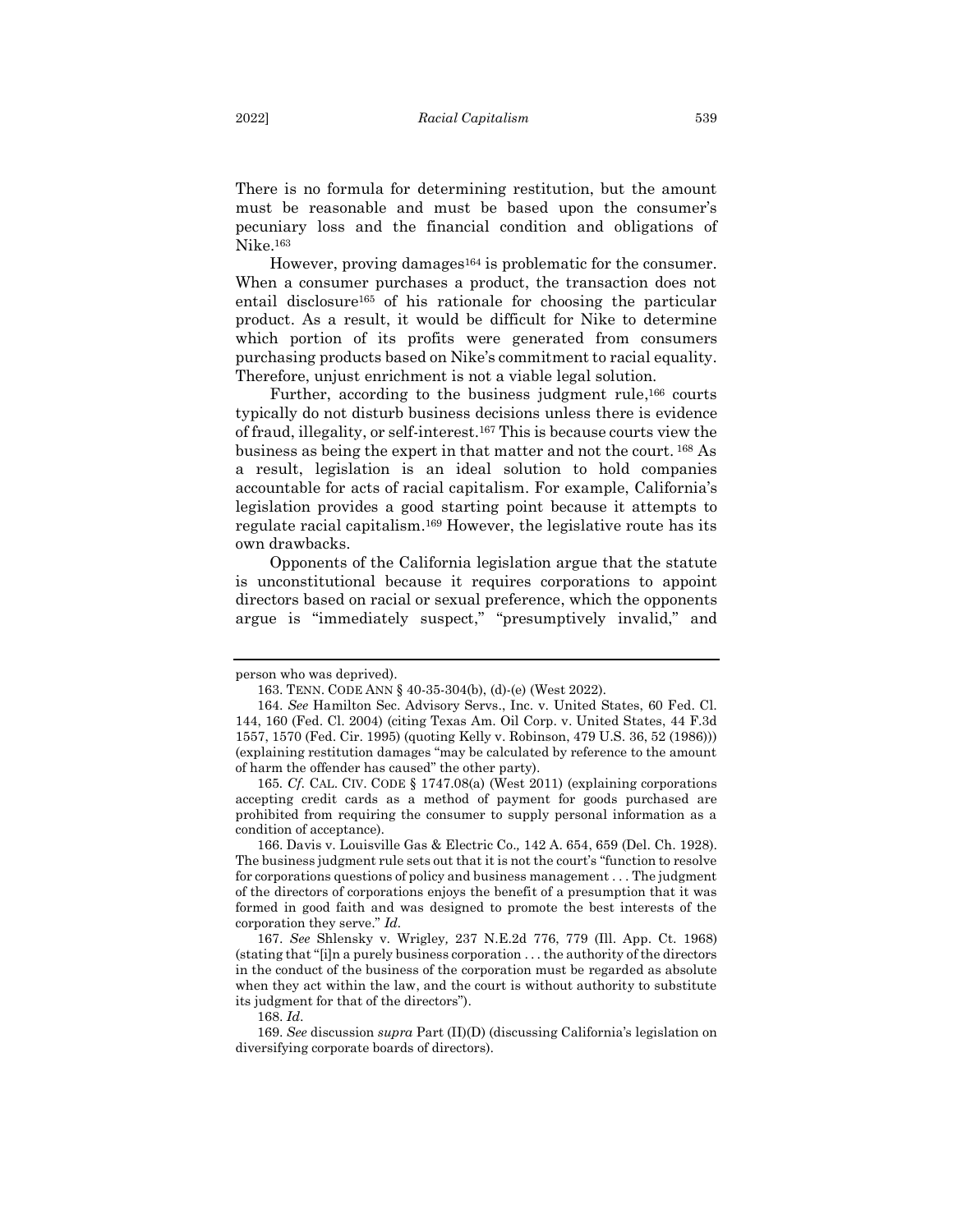"triggers strict scrutiny review by the court."170There have already been legal suits filed<sup>171</sup> against both California's law to diversify boards based on unrepresented communities (AB 979) and the law to diversify boards based on gender (SB 826). 172

An example of such opposition is demonstrated in *Meland v. Padilla*. <sup>173</sup> In *Meland*, the court initially dismissed a legal action filed by a shareholder seeking a declaratory judgment that California SB 826, which requires female directors on a corporation's board, violated the Fourteenth Amendment.<sup>174</sup> The court reasoned that the shareholder did not have standing since as a shareholder, the plaintiff was not directly injured.<sup>175</sup> However, this was later reversed by the Ninth Circuit, and the court held the shareholder ultimately did have standing to sue.<sup>176</sup>

The statements made by corporations committing to diversity, equity, and inclusion suggest corporations are inclined to make a change. In doing so, accountability is a crucial aspect. The federal Diversity in Corporation Leadership Act of 2020 seeks to accomplish accountability for diversifying boards of directors for publicly traded corporations<sup>177</sup> without potential violations of the Constitution, as seen with California's law for diversifying boards with individuals from underrepresented communities. The federal Corporate Diversity Act does not provoke the same Constitutional arguments because it is premised on disclosure<sup>178</sup> of the gender, racial, and ethnic composition of its board of directors and nominees for board membership as opposed to requiring the board to have a

<sup>170</sup>*.* Brian Melley, *Group Sues to Block California Boardroom Diversity Law*, AP NEWS (Oct. 5, 2020), www.apnews.com/article/race-and-ethnicity-losangeles-legislation-california-gavin-newsom [perma.cc/7QB6-K8Z2]. The article explains that conservative legal group, Judicial Watch, filed a suit in the Los Angeles Superior Court arguing that California's boardroom diversity law is unconstitutional. *Id.* Judicial Watch argued "[t]he legislation's requirement that certain corporations appoint a specific number of directors based upon race, ethnicity, sexual preference, and transgender status is immediately suspect and presumptively invalid and triggers strict scrutiny review by the court." *Id.*

<sup>171</sup>*. Id*.

<sup>172.</sup> Cooley LLP, *Another Complaint Filed Against California Board Diversity Statutes*, JDSUPRA (Nov. 24, 2021), www.jdsupra.com/legalnews/ another-complaint-filed-against-5919670/ [perma.cc/6SFX-JB8C](explaining that complaints have been filed in federal court alleging SB 826 and AB 979 violate the equal protection provision of the 14th Amendment of the United States Constitution).

<sup>173.</sup> Meland v. Padilla, No. 2:19-cv-02288-JAM-AC, 2020 WL 1911545, at \*1 (E.D. Cal. Apr. 20, 2020), *rev'd* 2 F.4th 838 (9th Cir. 2021).

<sup>174</sup>*. Id*.

<sup>175</sup>*. Padilla*, 2020 WL 1911545, at \*5.

<sup>176</sup>*.* Meland v. Weber, 2 F.4th 838 (9th Cir. 2021).

<sup>177.</sup> *See* Diversity in Corporate Leadership Act of 2020, S. 3367, 116th Cong. (2020) (the Diversity in Corporate Leadership Act of 2020 was introduced to the Senate on March 2, 2020, who referred it to Committee).

<sup>178.</sup> *Id*.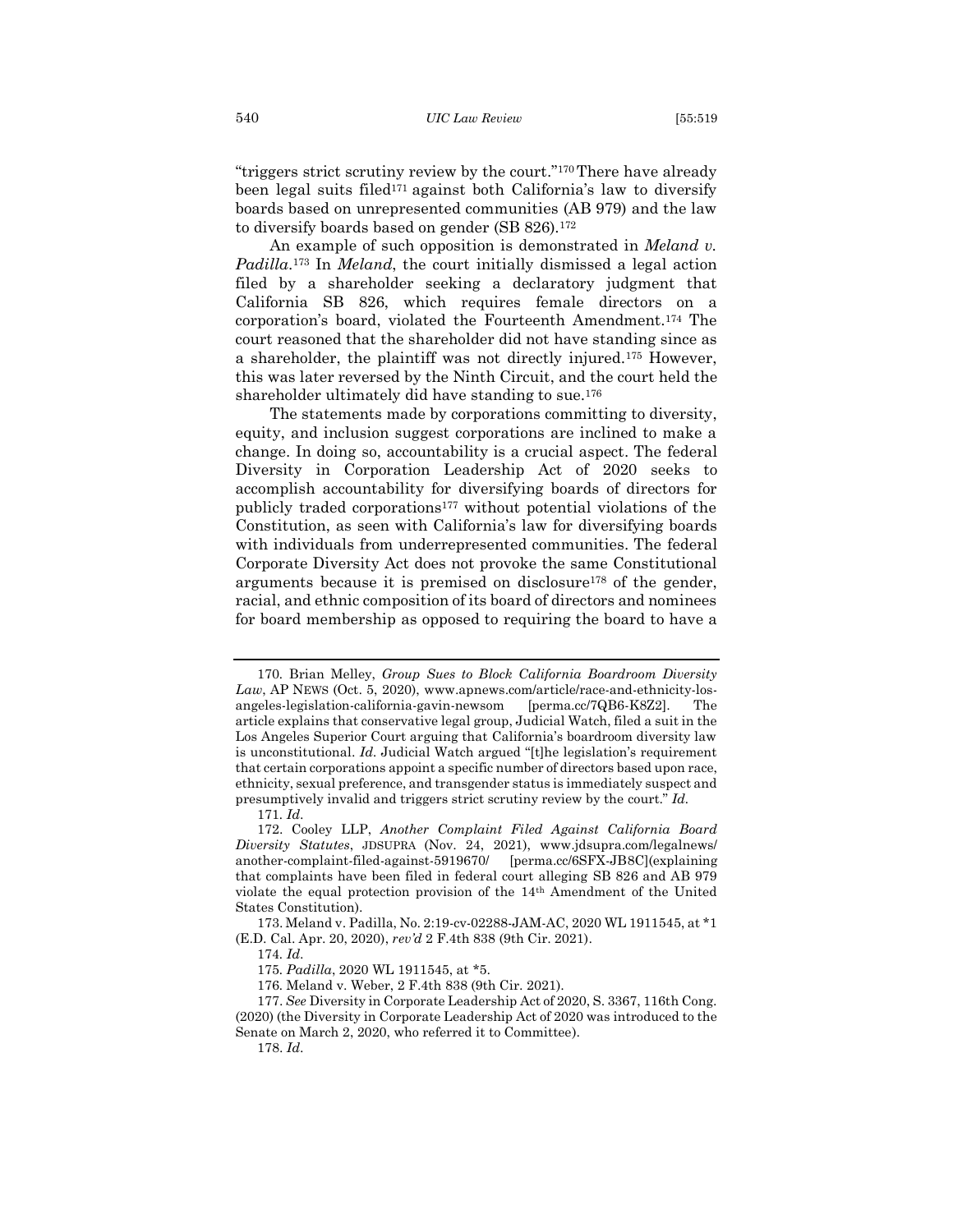minimum number of directors from underrepresented communities.<sup>179</sup>

Though the federal Corporate Diversity Act is based on disclosure of gender, racial, and ethnic composition of the board of directors, it does not capture accountability for companies like PepsiCo. PepsiCo seeks to diversify its employee demographics by increasing its Black managerial population to ten percent. <sup>180</sup> In doing so, PepsiCo plans to add 250 Black associates to managerial roles,<sup>181</sup> including a minimum of 100 Black associates to its executive ranks.<sup>182</sup> Though PepsiCo volunteered transparency with the progress of its diversity initiatives, <sup>183</sup> disclosure is not required through the Corporate Diversity Act. 184

In addition, the federal Corporate Diversity Act does not allow for accountability for donations companies have committed to organizations targeted at fighting systemic racism. Both Nike<sup>185</sup> and the NFL<sup>186</sup> have committed to making donations to these types of organizations over the next four to ten years, but the Corporate Diversity Act would not track this progress. Though the Corporate Diversity Act would establish a Diversity Advisory Group, this group will focus on strategies for increasing gender, racial and ethnic diversity among board members, not staff members among corporations.<sup>187</sup>

The federal Corporate Diversity Leadership Act provides another basis for addressing the problems of racial capitalism. However, it does not allow for the level of transparency and

<sup>179.</sup> *Compare* S. 3367, 116th Cong. (2020) *with* CAL CORP. CODE § 301.4 (West 2020). Section 301.4 of the California code was recently held unconstitutional by the Superior Court of California. *Padilla*, 2022 WL 1073294, at \*19.

<sup>180.</sup> *Pepsico's Racial Equality Journey*, *supra* note 21.

<sup>181.</sup> *PepsiCo Pledges \$437.5 Million for Racial Equality Initiatives*, CANDID (June 22, 2020), www.philanthropynewsdigest.org/news/pepsico-pledges-437.5 million-for-racial-equality-initiatives [perma.cc/5UWR-9CKJ].

<sup>182.</sup> *Pepsico's Racial Equality Journey*, *supra* note 21.

<sup>183.</sup> *PepsiCo's Workforce Demographics*, PEPSICO, www.pepsico.com/about/diversity-equity-and-inclusion/progress-at-pepsico (last visited Apr. 15, 2022). Though PepsiCo is not required to disclose the

progress of its diversity initiative, the company has full transparency and provided progress of its workforce representation as of 2021 and board of directors as of 2022. *Id.* 

<sup>184.</sup> Diversity in Corporate Leadership Act of 2020, *supra* note 83; S. 3367, 116th Cong. (2020) (explaining that the Corporate Leadership Act of 2020 requires the Diversity Advisory Group, established by the Securities and Exchange Commission, to study and make strategic recommendations on how corporations can improve "gender, racial, and ethnic diversity among the members of the board of directors.").

<sup>185.</sup> *Nike, Inc. Announces*, *supra* note 16.

<sup>186.</sup> Battista, *supra* note 27.

<sup>187.</sup> H.R. 5084, 116th Cong. § 2(a) (1st Sess. 2019).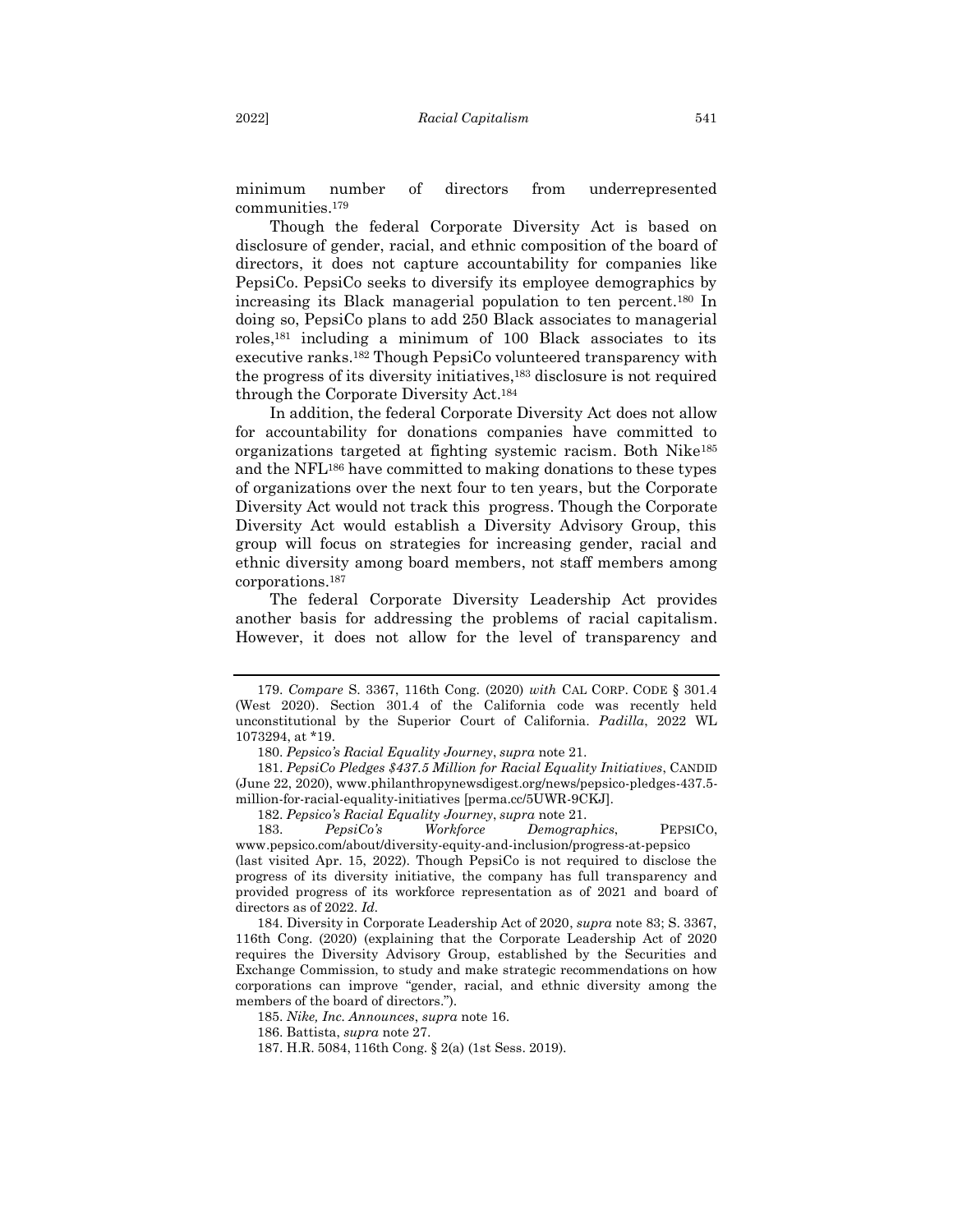accountability needed to monitor actual commitment to diversity initiatives in companies like Nike, PepsiCo, and the NFL.

#### IV. PROPOSAL

<span id="page-24-0"></span>This section will discuss a proposal for the creation of federal legislation that requires full disclosure of public corporations' diversity initiatives. Next, a financial incentive through tax credits will be recommended. Finally, this section will conclude that federal legislation with a financial incentive should be enacted to hold companies accountable for their open commitment to diversity, equity, and inclusion during a public outcry for racial justice in America.

The Black community is looking for corporations to be accountable for their pronouncements to fight against racial inequality because corporations have a track record for falling short during "opportunities for change."<sup>188</sup> The enactment of adequately structured legislation has been proven to encourage wanted behavior.<sup>189</sup> Corporations are in business to make a profit and that is the goal of the board of directors and management. <sup>190</sup> Therefore, it follows that a federal legislation should be enacted to induce<sup>191</sup> cooperation from a monetary perspective.

In addition, the federal legislation should include disclosure of

<sup>188.</sup> *See* Jan, *supra* note 14 (stating corporate America pledged "to play a bigger role in combating systemic racism across the United States, but an examination of companies' track records shows that they have repeatedly stopped short of major overhauls during prior opportunities for change").

<sup>189.</sup> KENWORTHEY BILZ & JANICE NADLER: LAW, MORAL ATTITUDES, AND BEHAVIORAL CHANGE, OXFORD HANDBOOK OF BEHAV. ECON. L. chap. 10, 241 (Eyal Zamir & Doron Teichman eds., 2014). The authors explain:

Classically, the ambition of legal regulation is to change behaviors. Laws might aim to increase or decrease various activities, such as owning a gun, or taking a work leave to care for a sick family member, or polluting, or hiring a minority job candidate. They might aim to get people or institutions to substitute one activity for another, such as buying diet soda instead of sugared, or using chewing tobacco instead of smoking, or using solar energy instead of conventional sources. Legal regulation can accomplish its goals directly, through fear of sanctions or desire for rewards.

*Id.* 

<sup>190.</sup> *Dodge*, 170 N.W. 668 (Mich. 1919); *Wrigley*, 237 N.E.2d 776 (Ill. App. Ct. 1968).

<sup>191.</sup> *See* BILZ & NADLER, *supra* note 189 (stating "[l]egal regulation can [also] accomplish its goals . . . indirectly, by changing *attitudes* about the regulated behaviors" (emphasis in original)). Further, "[i]ronically, this indirect path can be the most efficient one, particularly if the regulation changes attitudes about the underlying *morality* of the behaviors." *Id.* (emphasis in original).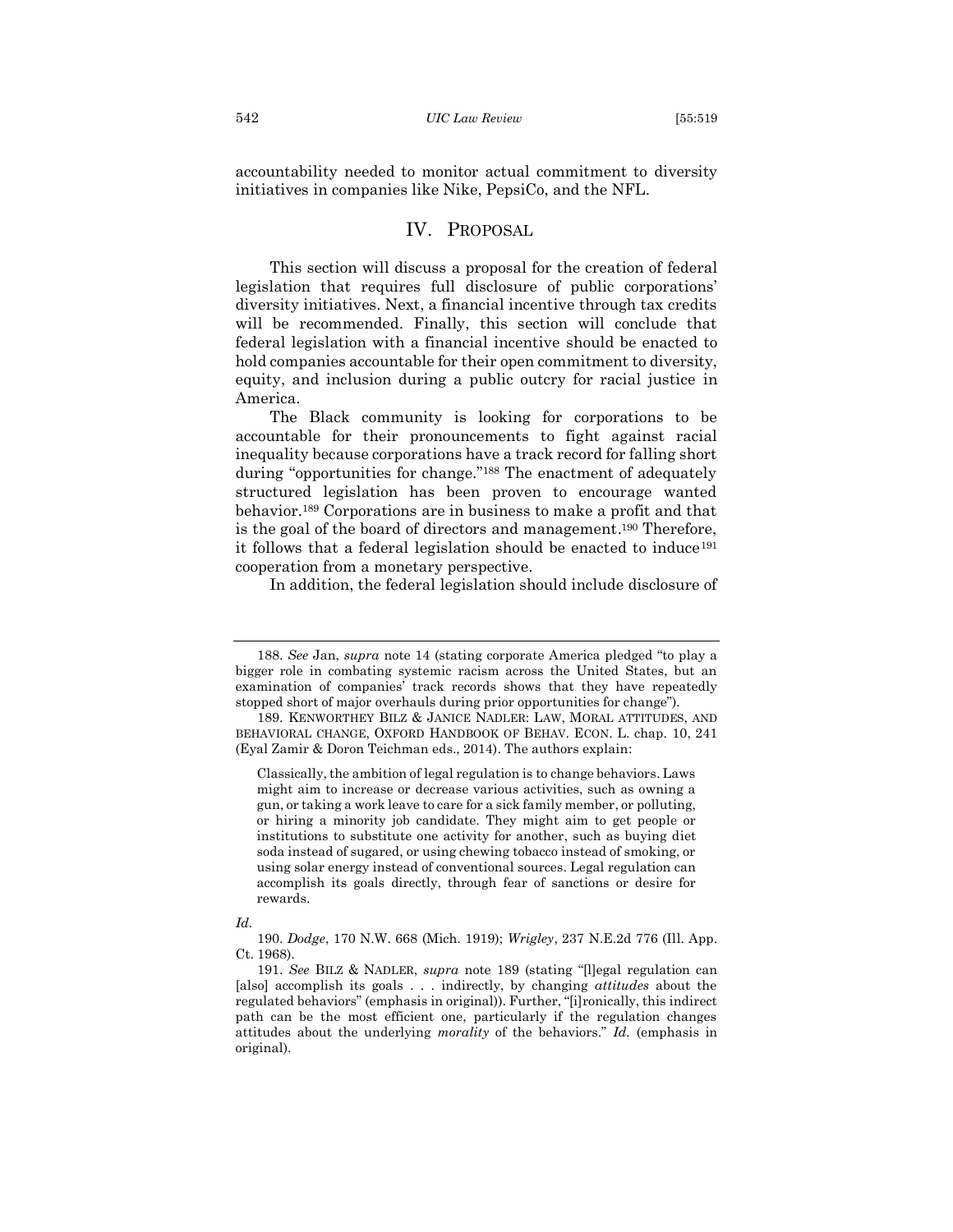the company's status on its diversity initiative.<sup>192</sup> When companies are required to formulate disclosure on certain topics, the act of disclosure can influence the companies' treatment of those disclosed topics. <sup>193</sup> This is known as the "what gets measured, gets managed" phenomenon – "when companies have to be transparent, it creates external pressure from investors and others who can draw comparisons company to company."<sup>194</sup>

The proposed legislation will require full disclosure of the progression of the company's diversity initiative. This can be accomplished through financial statements that are currently required from publicly traded entities by the Securities and Exchange Commission ("SEC").<sup>195</sup> The SEC requires publicly traded companies to provide an unaudited quarterly financial statement of their financial position on form 10-Q, <sup>196</sup> and comprehensive detail of the company's financial position on an annual basis. <sup>197</sup> The SEC requires the annual statements to be audited and submitted on form 10-K.<sup>198</sup>

As a part of their quarterly 10-Q form, the proposed legislation will include a diversity disclosure statement where the company will provide key performance indicators showing the progress of their diversity initiative. On the annual 10-K form the companies can provide comprehensive detail of their progress, including explanations for any significant obstacles and details on management's strategy. Currently, both 10-Q and 10-K forms are available to the public through SEC's Edgar database.<sup>199</sup> The diversity disclosure statements would also be accessible to the public through this database.

Each company's diversity initiative would be examined by the

<sup>192.</sup> *See* Allison Herren Lee, Commissioner, Diversity Matters, Disclosure Works, and the SEC Can Do More: Remarks at the Council of Institutional Investors Fall 2020 Conference, U.S. SEC. & EXCHANGE COMM'N (Sept. 22, 2020), www.sec.gov/news/speech/lee-cii-2020-conference-20200922 [perma.cc/TFU7-8NW8] (stating "[t]he most obvious tool in the SEC's toolkit is disclosure . . . it can [] drive corporate behavior").

<sup>193.</sup> *Id.*

<sup>194.</sup> *Id.*

<sup>195.</sup> *Exchange Act Reporting and Registration*, U.S. SEC. & EXCHANGE COMM'N,

www.sec.gov/education/smallbusiness/goingpublic/exchangeactreporting [perma.cc/Q7JG-HD8M] (last visited Apr. 15, 2022).

<sup>196</sup>*.* Form 10-Q, INVESTOR.GOV, www.investor.gov/introductioninvesting/investing-basics/glossary/form-10-q [perma.cc/54BC-U2NW] (last visited Nov. 13, 2020).

<sup>197.</sup> Form 10-K, INVESTOR.GOV, www.investor.gov/introductioninvesting/investing-basics/glossary/form-10-k [perma.cc/V4MW-TGGE] (last visited (Nov. 13, 2020).

<sup>198.</sup> *Id*.

<sup>199.</sup> *Id*.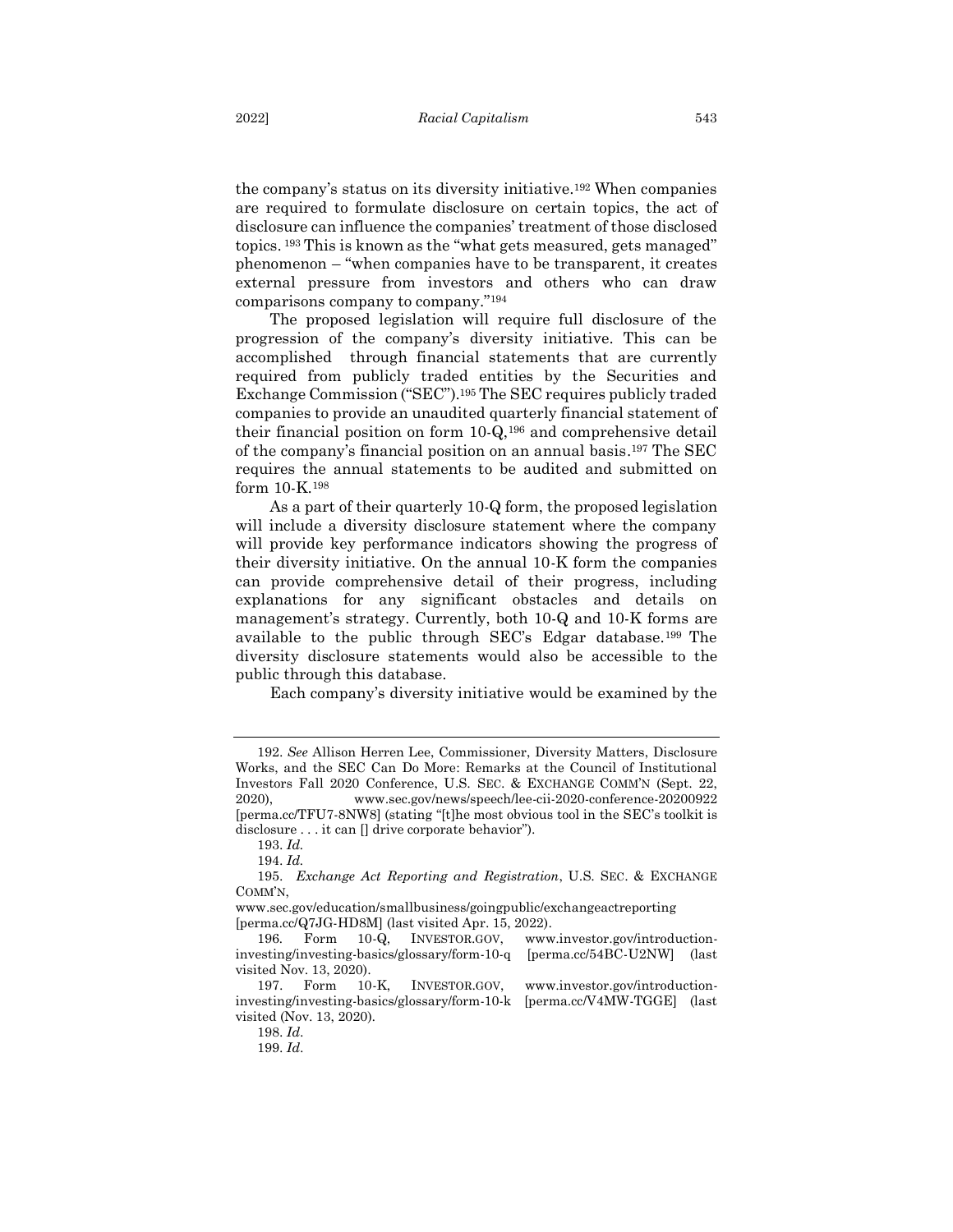SEC under three tests<sup>200</sup> and an overall rating will be assigned based on progress revealed through these examinations. The ratings are outstanding, satisfactory, or needs improvement. <sup>201</sup> The overall rating will be determined based on points received for each test. These ratings will be taken into account when corporations apply for actions that require regulatory approval<sup>202</sup> and eligibility for the diversity tax credit discussed later in this section.

The three tests would consist of (1) inclusion of director from underrepresented communities on the board of directors, (2) donations to organizations targeted at fighting systemic racism, and (3) employment of individuals from underrepresented communities. Directors and individuals from underrepresented communities can be defined according to the California legislation's definition, which defines the term as "an individual who selfidentifies as Black, African American, Hispanic, Latino, Asian, Pacific Islander, Native America, Native Hawaiian, or Alaska Native, or who self-identifies as gay, lesbian, bisexual, or transgender."<sup>203</sup>

#### <span id="page-26-0"></span>*A. Test One – Inclusion*

The test for inclusion of individuals from underrepresented

Regulators apply up to three tests, which are known as the *lending*, *investment*, and *service* tests, respectively, to determine whether a bank is meeting local credit need in designated assessment areas. The *lending* test evaluates the number, amount, and distribution across income and geographic classifications of a bank's retail banking activities, which include residential mortgage loans, small business loans, small farm loans, and consumer loans. The *investment* test grades a bank's community development investments . . . in the assessment area. The *service* test examines a bank's retail service delivery, such as the availability of branches and low-cost checking in the assessment area.

#### *Id.* (emphasis in original).

201. *Cf*. *Fact Sheet: Community Reinvestment Act*, OFF. COMPTROLLER CURRENCY 1, 2 (Mar. 2014), www.occ.gov/publications-andresources/publications/community-affairs/community-developments-factsheets/pub-fact-sheet-cra-reinvestment-act-mar-2014.pdf [perma.cc/24CA-Y2HW] (last visited Nov. 13, 2020) (providing "[t]he OCC assigns one of four CRA ratings to a bank: Outstanding[,] Satisfactory[,] Needs to Improve[,] or Substantial Noncompliance.").

202. CONG. RSCH. SERV., *supra* note 197, at 9. The CRS report provides that "[r]egulators include CRA ratings as a factor when lenders request permission to engage in certain activities, such as moving offices or buying another institution. Denying requests, particularly applications for mergers and acquisitions, is a mechanism that may be applied against banking organizations with ratings below *Satisfactory*." *Id*. (emphasis in original).

203. CAL CORP. CODE § 301.4(e)(1) (West 2020).

<sup>200.</sup> *Cf*. CONG. RSCH. SERV., R43661, THE EFFECTIVENESS OF THE COMMUNITY REINVESTMENT ACT, 5 (Jan. 16 2020). The report provides: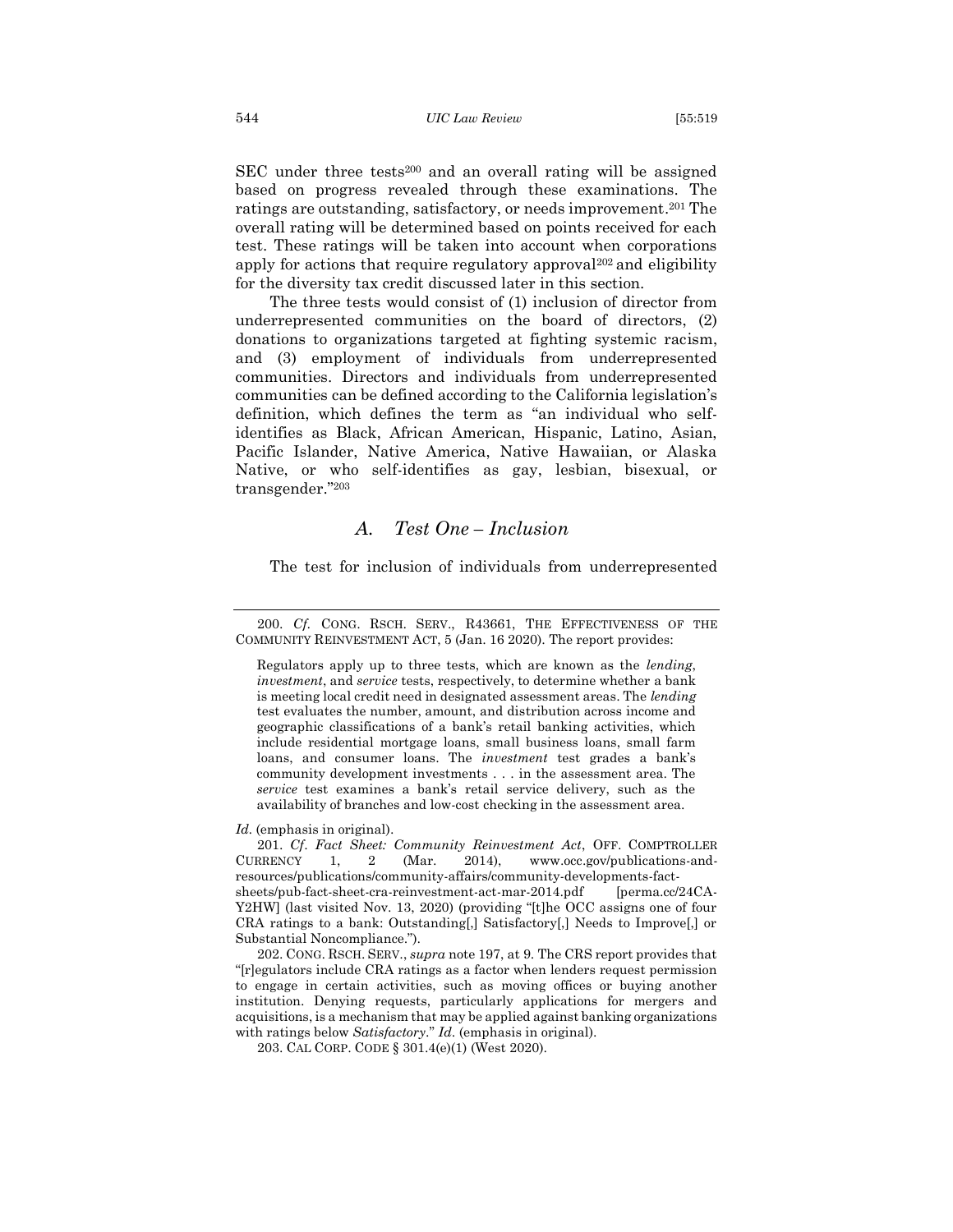communities on the board of directors can be measured by the number of members on the board from this group. The company would receive points positioning it in the outstanding range if it has more than two directors from underrepresented groups on boards with less than four directors.<sup>204</sup> The company would receive points placing it in the satisfactory range if there is one director<sup>205</sup> from underrepresented communities. If there are no directors from underrepresented communities, the company would receive minimal points, placing it in the need improvement range.

The company would receive points positioning it in the outstanding range if it has three or more directors from underrepresented communities on boards with four to eight directors.<sup>206</sup> The company would receive points placing it in the satisfactory range if there are two directors from underrepresented communities.<sup>207</sup> If there are no directors from underrepresented communities the company would receive minimal points, placing it in the needs improvement category.

#### <span id="page-27-0"></span>*B. Test Two - Donations*

The proposed legislation will continue to allow corporations to make their own decision as to whether they will donate to organizations targeted at fighting systemic racism. Companies that choose to donate will gain points that will allow eligibility for the diversity tax credit discussed later in this section. Given that companies vary in size, sales, and revenue, the test for donations to organizations targeted at fighting systemic racism would be customized accordingly for each company.

For instance, donations from Fortune 500 companies such as Nike<sup>208</sup> and Pepsi<sup>209</sup> would be based on a percentage of the company's annual sales or revenue. For smaller companies, financial stability would be a significant factor in assigning ratings for this test. A company should not be penalized with a lower rating if it does not have the financial capacity. However, the financial stability at the time the diversity initiative is pronounced would be assessed as well. This is to ensure companies do not fraudulently

<sup>204.</sup> *Id*. at § 301.4(b)(3).

<sup>205.</sup> *Id*.

<sup>206.</sup> *Id*. at § 301.4(b)(2).

<sup>207.</sup> *Id*.

<sup>208.</sup> *See Fortune 500*, FORTUNE, www.fortune.com/fortune500/2020/search /?f500\_industry=Apparel&hqstate=OR&sector=Apparel [perma.cc/H24X-ZLLX] (last visited Apr. 15, 2022) (ranking Nike as eighty-five out of the top 500 companies).

<sup>209</sup>*. See Fortune 500: PepsiCo*, FORTUNE, www.fortune.com/company/ pepsico/fortune500/ [perma.cc/D7G7-EKHA] (ranking PepsiCo as forty-four out of the top 500 companies).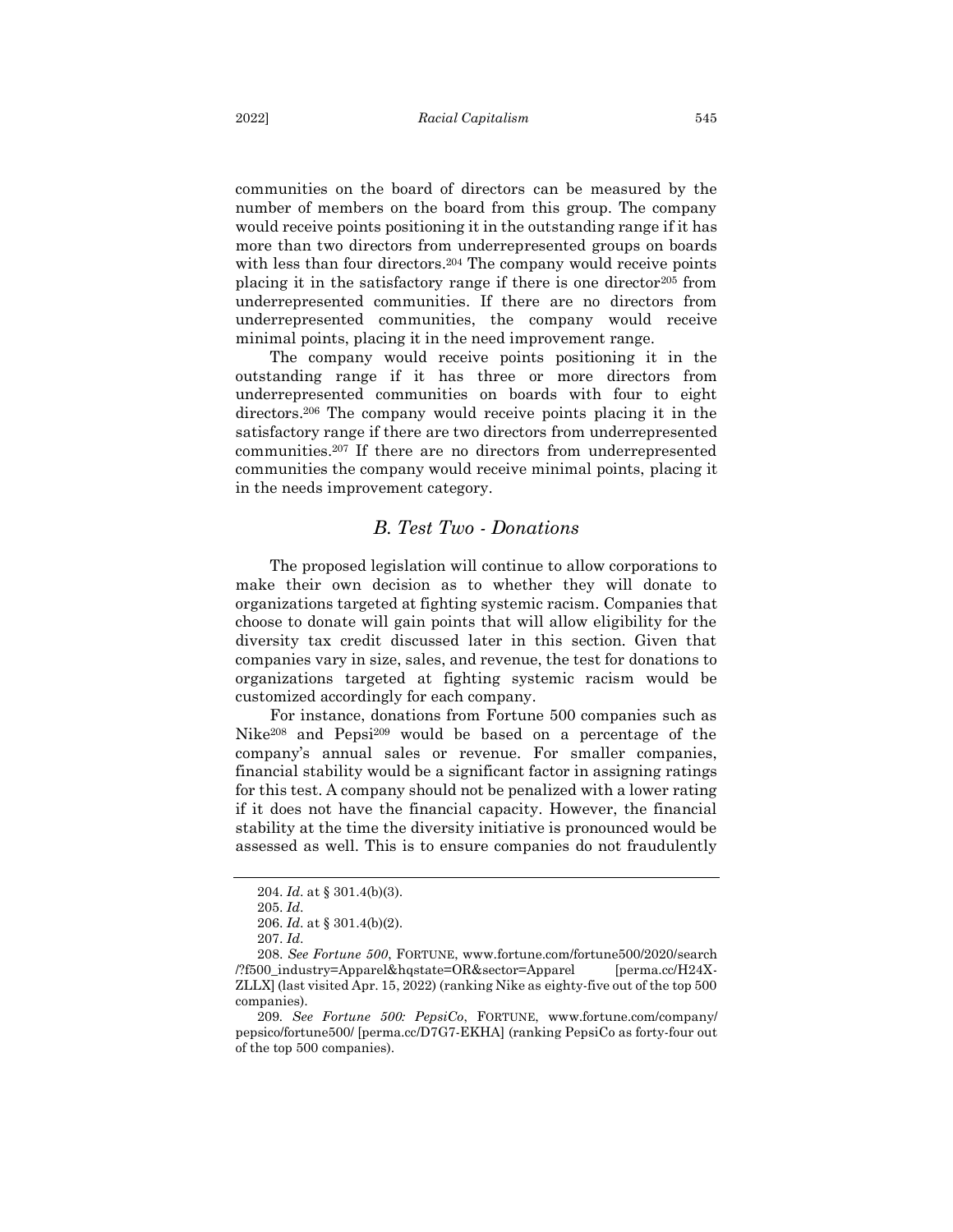benefit from the diversity tax credit in the proposed legislation.

Ratings for this test will be based on the company meeting the specified threshold assigned to it. For instance, Nike earned annual revenue totaling \$39 million in 2019.<sup>210</sup> It may be assigned a donation percentage of ten percent of revenue. Nike publicly committed to donate a total of \$3 million to three named organizations targeted at fighting systemic racism.<sup>211</sup> However, \$3 million is below the assigned ten percent threshold and would result in the company receiving minimal points, placing it in the need improvement category for this test. If Nike were to donating \$3.9 million, it would receive points placing it in the satisfactory category. Nike would continue to have the choice to choose the amount it would donate. The effect of the needs improvement rating would only impact Nike's ability to utilize the diversity tax credit. If Nike donated over the ten percent threshold, it would receive points placing it in the outstanding category.

## <span id="page-28-0"></span>*C. Test Three - Diversity of Employment*

The test for employment of individuals from underrepresented communities would also be customized accordingly for each company primarily based on its number of employees. However, if a company specifically commits to a specified number like PepsiCo, which committed to increasing its Black managerial population by ten percent, <sup>212</sup> that target goal will be utilized. However, if research determined during the customization approach indicates this is below or above the threshold, PepsiCo would receive points placing it in the needs improvement or outstanding category for full execution.

#### <span id="page-28-1"></span>*D. Tax Credits as an Incentive*

Tax credits are designed to encourage behavior.<sup>213</sup> For instance, the Internal Revenue Service has the federal Work Opportunity Tax Credit ("WOTC"), which is designed to encourage companies to hire individuals who experience challenges during the hiring process.<sup>214</sup> These individuals include ex-felons, qualified

<sup>210.</sup> *2019 Annual Report and Notice of Annual Meeting*, NIKE 1, 7 (July 23, 2019), www.s1.q4cdn.com/806093406/files/doc\_financials/2019/ar/ 354352(1)\_76\_Nike-Inc\_COMBO\_WR\_R1.pdf [perma.cc/P9JR-EBK9] (last visited Nov. 13, 2020).

<sup>211.</sup> *See* discussion *supra* Part(II)(A) (discussing Nike's corporate pronouncements committing to diversity, equity, and inclusion).

<sup>212.</sup> *See* discussion *supra* Part(II)(E) (discussing the role tax credits play in changing behavior).

<sup>213.</sup> *See Work Opportunity Tax Credit*, *supra* note 85.

<sup>214.</sup> *See id.* (explaining that "[t]he Work Opportunity Tax Credit (WOTC)